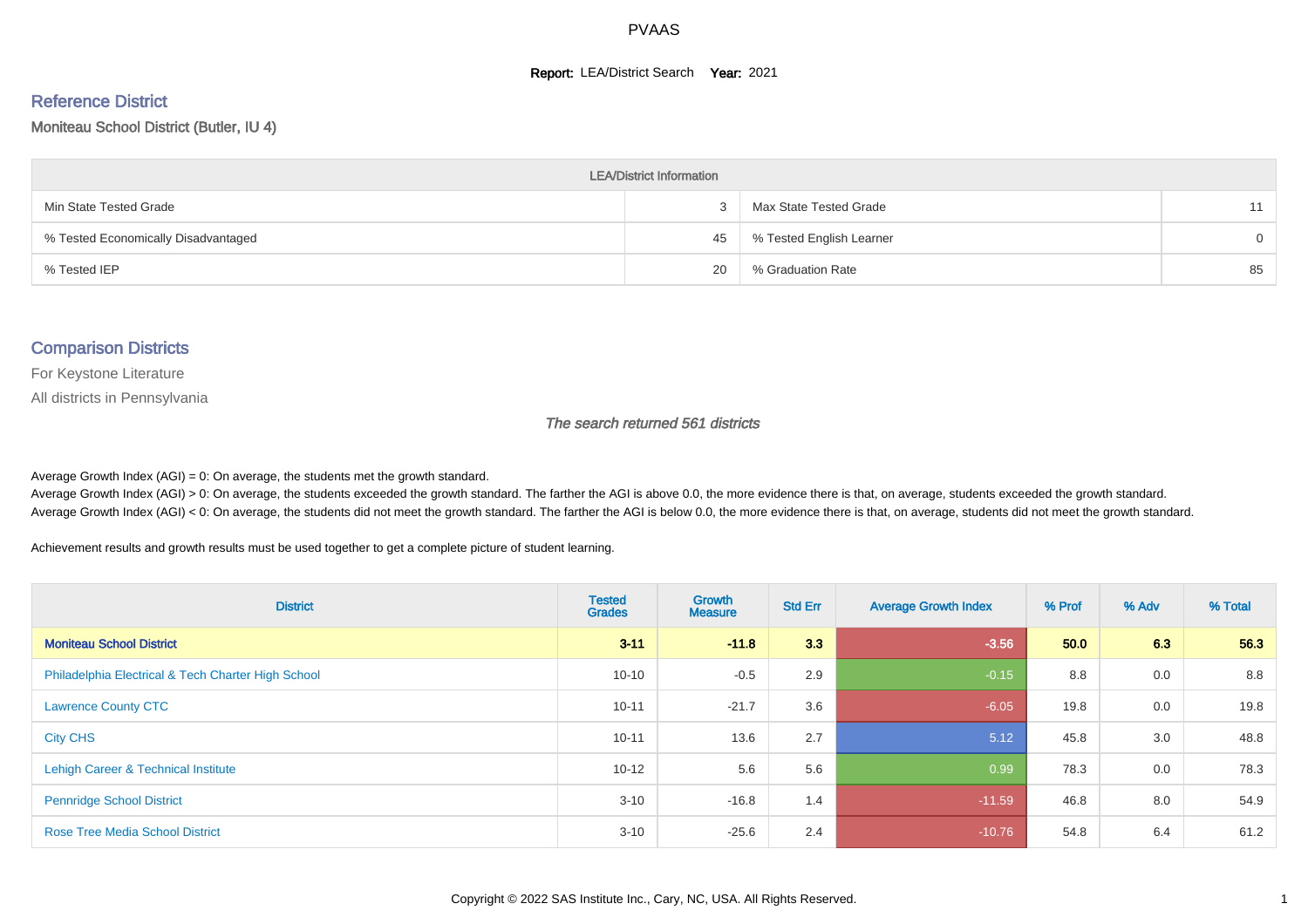| <b>District</b>                                   | <b>Tested</b><br><b>Grades</b> | <b>Growth</b><br><b>Measure</b> | <b>Std Err</b> | <b>Average Growth Index</b> | % Prof | % Adv | % Total |
|---------------------------------------------------|--------------------------------|---------------------------------|----------------|-----------------------------|--------|-------|---------|
| <b>Moniteau School District</b>                   | $3 - 11$                       | $-11.8$                         | 3.3            | $-3.56$                     | 50.0   | 6.3   | 56.3    |
| <b>Shikellamy School District</b>                 | $3 - 10$                       | $-22.3$                         | 2.5            | $-8.92$                     | 33.3   | 6.1   | 39.5    |
| Lackawanna Trail School District                  | $3 - 10$                       | $-21.7$                         | 3.5            | $-6.20$                     | 38.5   | 1.5   | 40.0    |
| <b>Abington School District</b>                   | $3 - 10$                       | $-11.5$                         | 1.9            | $-6.00$                     | 56.2   | 11.6  | 67.8    |
| <b>Avonworth School District</b>                  | $3 - 10$                       | $-12.6$                         | 3.1            | $-4.01$                     | 59.8   | 4.6   | 64.4    |
| <b>Marion Center Area School District</b>         | $3 - 10$                       | $-12.0$                         | 3.1            | $-3.87$                     | 33.7   | 1.1   | 34.8    |
| <b>Clearfield Area School District</b>            | $3 - 10$                       | $-9.4$                          | 2.6            | $-3.56$                     | 43.0   | 3.1   | 46.1    |
| <b>Neshannock Township School District</b>        | $3 - 10$                       | $-9.7$                          | 2.9            | $-3.34$                     | 62.4   | 5.6   | 67.9    |
| Maritime Academy Charter School                   | $3 - 10$                       | $-11.4$                         | 3.5            | $-3.29$                     | 15.2   | 0.0   | 15.2    |
| <b>Carmichaels Area School District</b>           | $3 - 10$                       | $-9.3$                          | 3.3            | $-2.81$                     | 35.1   | 1.4   | 36.5    |
| <b>Propel Charter School-Montour</b>              | $3 - 10$                       | $-10.7$                         | 3.9            | $-2.71$                     | 13.7   | 0.0   | 13.7    |
| <b>Northwest Area School District</b>             | $3 - 10$                       | $-10.0$                         | 3.8            | $-2.59$                     | 34.6   | 7.3   | 41.8    |
| <b>Blue Mountain School District</b>              | $3 - 10$                       | $-5.8$                          | 2.3            | $-2.56$                     | 46.6   | 8.5   | 55.1    |
| <b>Mahanoy Area School District</b>               | $3 - 10$                       | $-9.0$                          | 3.6            | $-2.49$                     | 26.2   | 1.6   | 27.9    |
| <b>Yough School District</b>                      | $3 - 10$                       | $-6.6$                          | 2.7            | $-2.43$                     | 50.8   | 4.0   | 54.8    |
| <b>Chartiers-Houston School District</b>          | $3 - 10$                       | $-8.6$                          | 3.5            | $-2.41$                     | 59.7   | 4.5   | 64.2    |
| Jefferson-Morgan School District                  | $3 - 10$                       | $-9.9$                          | 4.2            | $-2.35$                     | 43.8   | 4.2   | 47.9    |
| South Williamsport Area School District           | $3 - 10$                       | $-5.7$                          | 2.5            | $-2.30$                     | 45.5   | 4.5   | 50.0    |
| <b>Portage Area School District</b>               | $3 - 10$                       | $-8.1$                          | 3.6            | $-2.26$                     | 40.6   | 9.4   | 50.0    |
| <b>West Middlesex Area School District</b>        | $3 - 10$                       | $-8.4$                          | 3.8            | $-2.21$                     | 34.9   | 2.8   | 37.6    |
| <b>Benton Area School District</b>                | $3 - 10$                       | $-9.7$                          | 4.5            | $-2.18$                     | 43.2   | 5.4   | 48.6    |
| <b>Executive Education Academy Charter School</b> | $3 - 10$                       | $-6.5$                          | 3.1            | $-2.08$                     | 23.7   | 2.2   | 25.8    |
| California Area School District                   | $3 - 10$                       | $-7.3$                          | 3.6            | $-2.02$                     | 42.6   | 9.8   | 52.5    |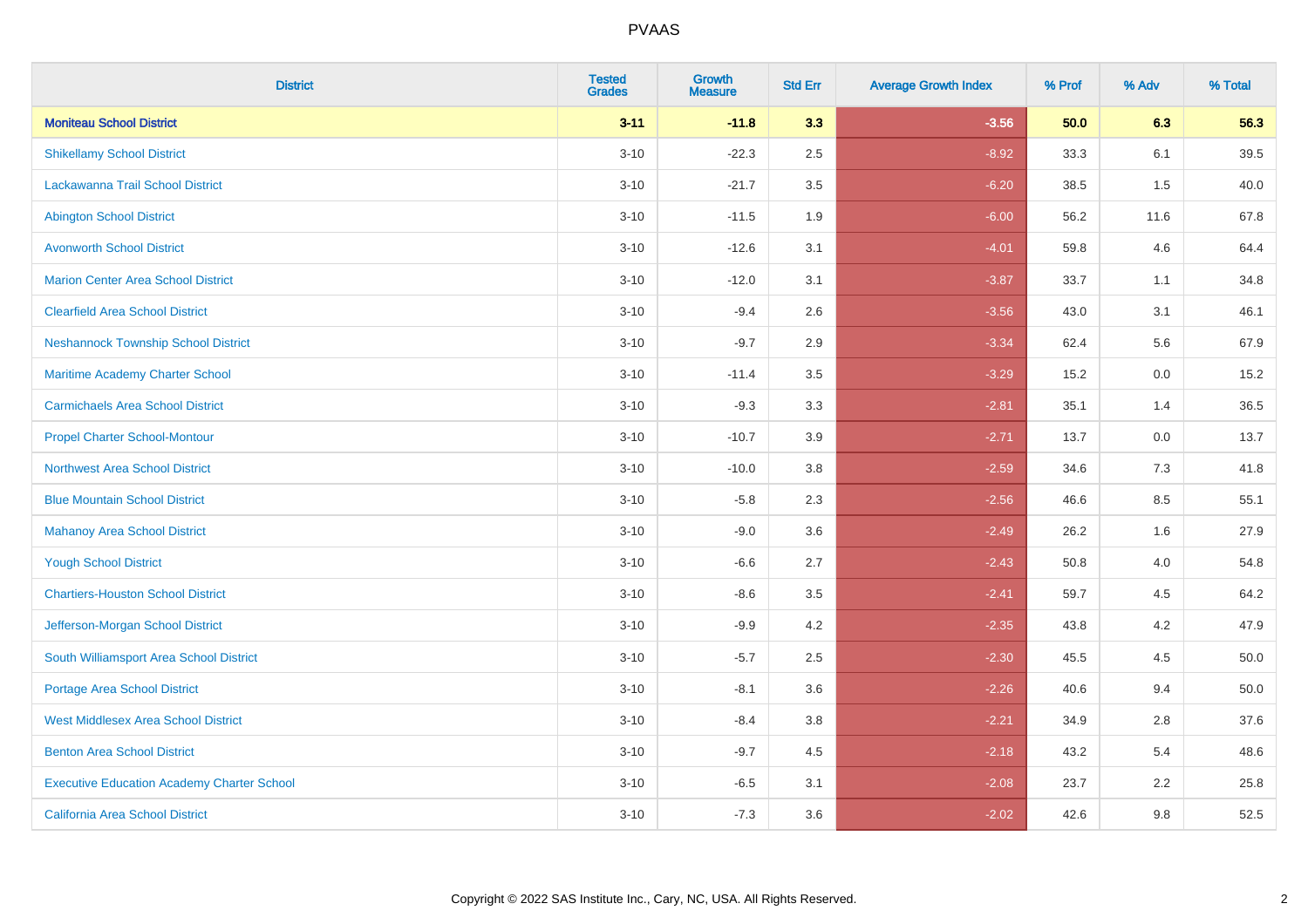| <b>District</b>                               | <b>Tested</b><br><b>Grades</b> | Growth<br><b>Measure</b> | <b>Std Err</b> | <b>Average Growth Index</b> | % Prof | % Adv   | % Total |
|-----------------------------------------------|--------------------------------|--------------------------|----------------|-----------------------------|--------|---------|---------|
| <b>Moniteau School District</b>               | $3 - 11$                       | $-11.8$                  | 3.3            | $-3.56$                     | 50.0   | 6.3     | 56.3    |
| <b>Moshannon Valley School District</b>       | $3 - 10$                       | $-7.0$                   | 3.4            | $-2.01$                     | 48.5   | $0.0\,$ | 48.5    |
| <b>Mount Union Area School District</b>       | $3 - 10$                       | $-6.1$                   | 3.1            | $-1.97$                     | 32.2   | 3.4     | 35.6    |
| Montrose Area School District                 | $3 - 10$                       | $-5.5$                   | 3.0            | $-1.82$                     | 46.7   | $5.4$   | 52.2    |
| <b>Tri-Valley School District</b>             | $3 - 10$                       | $-6.4$                   | 4.1            | $-1.57$                     | 37.0   | 4.4     | 41.3    |
| <b>Fort Cherry School District</b>            | $3 - 10$                       | $-5.9$                   | 3.8            | $-1.56$                     | 55.2   | 5.2     | 60.3    |
| <b>MaST Community Charter School</b>          | $3 - 10$                       | $-4.1$                   | 2.7            | $-1.52$                     | 44.0   | 9.5     | 53.4    |
| <b>Ferndale Area School District</b>          | $3 - 10$                       | $-5.8$                   | 4.3            | $-1.33$                     | 40.0   | 0.0     | 40.0    |
| <b>Cambria Heights School District</b>        | $3 - 10$                       | $-4.1$                   | 3.1            | $-1.32$                     | 51.0   | 6.0     | 57.0    |
| <b>Troy Area School District</b>              | $3 - 10$                       | $-4.3$                   | 3.4            | $-1.26$                     | 43.2   | 5.7     | 48.9    |
| <b>Kane Area School District</b>              | $3 - 10$                       | $-3.7$                   | 3.2            | $-1.17$                     | 39.5   | 9.9     | 49.4    |
| <b>Antietam School District</b>               | $3 - 10$                       | $-4.3$                   | 3.8            | $-1.13$                     | 36.4   | 5.4     | 41.8    |
| <b>Valley Grove School District</b>           | $3 - 10$                       | $-3.7$                   | 3.7            | $-1.01$                     | 51.2   | 6.1     | 57.3    |
| <b>Sullivan County School District</b>        | $3 - 10$                       | $-4.0$                   | 4.4            | $-0.90$                     | 66.7   | 2.6     | 69.2    |
| <b>Northeast Bradford School District</b>     | $3 - 10$                       | $-3.1$                   | 4.0            | $-0.78$                     | 33.9   | 3.4     | 37.3    |
| <b>Mid Valley School District</b>             | $3 - 10$                       | $-1.7$                   | 3.0            | $-0.55$                     | 45.1   | 7.8     | 52.9    |
| <b>Wyoming Area School District</b>           | $3 - 10$                       | $-1.3$                   | 2.6            | $-0.50$                     | 53.8   | 10.8    | 64.6    |
| <b>Bellwood-Antis School District</b>         | $3 - 10$                       | $-1.2$                   | 3.2            | $-0.39$                     | 55.1   | 10.1    | 65.2    |
| <b>Glendale School District</b>               | $3 - 10$                       | $-0.9$                   | 3.7            | $-0.24$                     | 50.0   | 5.4     | 55.4    |
| <b>Reynolds School District</b>               | $3 - 10$                       | 0.5                      | 3.4            | 0.16                        | 52.1   | 7.0     | 59.2    |
| <b>Bloomsburg Area School District</b>        | $3 - 10$                       | 0.7                      | 3.0            | 0.23                        | 55.9   | 11.8    | 67.6    |
| <b>Mastery Charter School - Thomas Campus</b> | $3 - 10$                       | 2.1                      | 6.2            | 0.33                        | 28.6   | 0.0     | 28.6    |
| <b>Wallingford-Swarthmore School District</b> | $3 - 10$                       | 0.9                      | 2.4            | 0.38                        | 64.4   | 22.7    | 87.1    |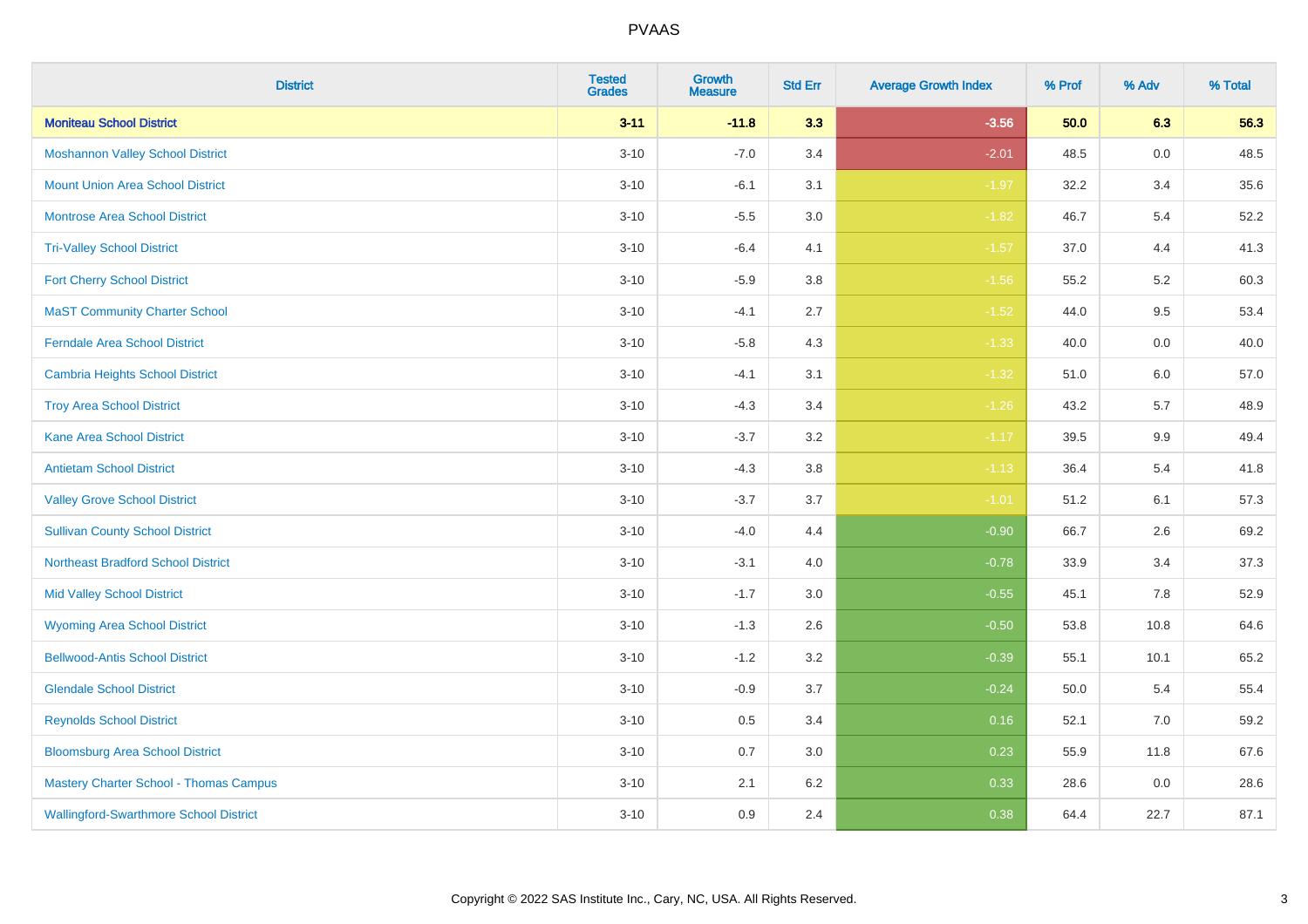| <b>District</b>                                    | <b>Tested</b><br><b>Grades</b> | <b>Growth</b><br><b>Measure</b> | <b>Std Err</b> | <b>Average Growth Index</b> | % Prof | % Adv | % Total |
|----------------------------------------------------|--------------------------------|---------------------------------|----------------|-----------------------------|--------|-------|---------|
| <b>Moniteau School District</b>                    | $3 - 11$                       | $-11.8$                         | 3.3            | $-3.56$                     | 50.0   | 6.3   | 56.3    |
| <b>Harmony Area School District</b>                | $3 - 10$                       | 4.5                             | 6.3            | 0.72                        | 33.3   | 13.3  | 46.7    |
| <b>Southeastern Greene School District</b>         | $3 - 10$                       | 3.3                             | 4.6            | 0.72                        | 57.6   | 6.1   | 63.6    |
| <b>Shanksville-Stonycreek School District</b>      | $3 - 10$                       | $7.0\,$                         | 5.9            | 1.20                        | 64.7   | 17.6  | 82.4    |
| <b>MaST Community Charter School II</b>            | $3 - 10$                       | 4.4                             | 3.2            | 1.37                        | 28.4   | 3.4   | 31.8    |
| <b>South Butler County School District</b>         | $3 - 10$                       | 3.9                             | 2.5            | 1.54                        | 53.1   | 16.6  | 69.7    |
| Allegheny-Clarion Valley School District           | $3 - 10$                       | 7.8                             | 4.7            | 1.65                        | 53.3   | 3.3   | 56.7    |
| <b>Sto-Rox School District</b>                     | $3 - 10$                       | 6.6                             | 3.7            | 1.80                        | 13.4   | 0.0   | 13.4    |
| <b>Monessen City School District</b>               | $3 - 10$                       | 8.3                             | 4.5            | 1.85                        | 42.9   | 2.9   | 45.7    |
| <b>Beaver Area School District</b>                 | $3 - 10$                       | 4.7                             | 2.4            | 1.94                        | 57.4   | 16.8  | 74.2    |
| <b>Central Valley School District</b>              | $3 - 10$                       | 4.8                             | 2.4            | 1.98                        | 56.9   | 9.0   | 65.9    |
| <b>Muhlenberg School District</b>                  | $3 - 10$                       | 4.0                             | 1.9            | 2.10                        | 34.2   | 2.6   | 36.8    |
| <b>Carbondale Area School District</b>             | $3 - 10$                       | 7.4                             | 3.3            | 2.25                        | 56.6   | 2.6   | 59.2    |
| <b>Collegium Charter School</b>                    | $3 - 10$                       | 5.9                             | 2.5            | 2.33                        | 38.1   | 7.9   | 46.0    |
| <b>Belmont Charter School</b>                      | $3 - 10$                       | 16.0                            | 6.5            | 2.45                        | 64.3   | 0.0   | 64.3    |
| <b>Bethlehem-Center School District</b>            | $3 - 10$                       | 8.1                             | 3.3            | 2.46                        | 35.1   | 1.4   | 36.5    |
| <b>Mars Area School District</b>                   | $3 - 10$                       | 5.7                             | 2.1            | 2.75                        | 57.9   | 18.2  | 76.1    |
| <b>Freeport Area School District</b>               | $3 - 10$                       | 9.7                             | 2.5            | 3.91                        | 57.5   | 17.8  | 75.3    |
| <b>Centennial School District</b>                  | $3 - 10$                       | 7.1                             | 1.7            | 4.29                        | 50.1   | 8.7   | 58.9    |
| <b>Commonwealth Charter Academy Charter School</b> | $3 - 10$                       | 9.1                             | 1.9            | 4.90                        | 47.2   | 9.1   | 56.3    |
| <b>Fleetwood Area School District</b>              | $3 - 10$                       | 12.2                            | 2.2            | 5.68                        | 53.5   | 11.6  | 65.2    |
| <b>Avon Grove School District</b>                  | $3 - 10$                       | 10.0                            | 1.6            | 6.26                        | 56.3   | 18.6  | 74.9    |
| <b>Derry Township School District</b>              | $3 - 10$                       | 12.8                            | 2.0            | 6.39                        | 54.8   | 25.8  | 80.6    |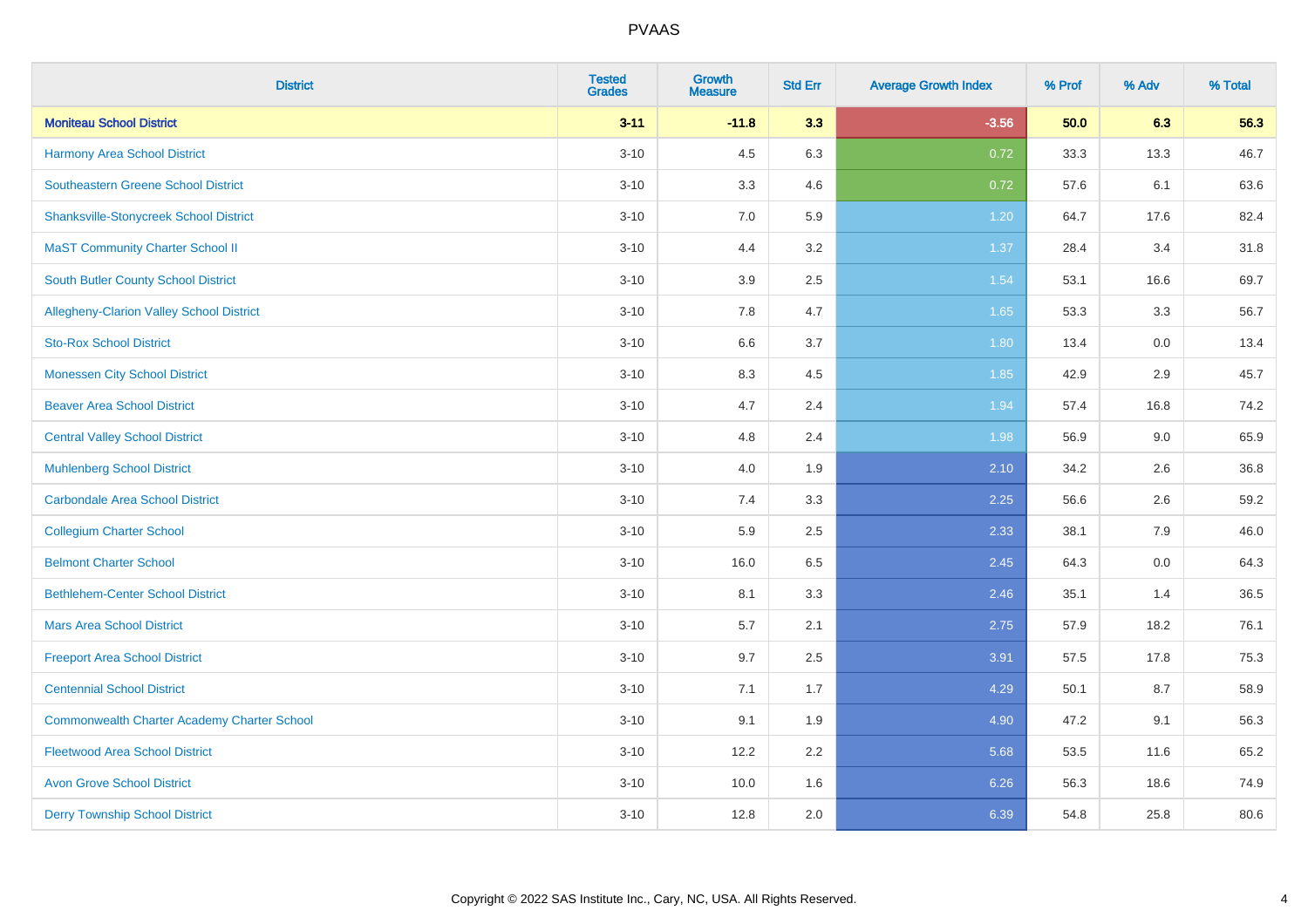| <b>District</b>                                | <b>Tested</b><br><b>Grades</b> | Growth<br><b>Measure</b> | <b>Std Err</b> | <b>Average Growth Index</b> | % Prof | % Adv   | % Total |
|------------------------------------------------|--------------------------------|--------------------------|----------------|-----------------------------|--------|---------|---------|
| <b>Moniteau School District</b>                | $3 - 11$                       | $-11.8$                  | 3.3            | $-3.56$                     | 50.0   | 6.3     | 56.3    |
| <b>Garnet Valley School District</b>           | $3 - 10$                       | 10.9                     | 1.7            | 6.53                        | 67.1   | 19.0    | 86.1    |
| <b>Wissahickon School District</b>             | $3 - 10$                       | 12.5                     | 1.8            | 6.85                        | 58.3   | 22.4    | 80.7    |
| Owen J Roberts School District                 | $3 - 11$                       | $-12.3$                  | 1.6            | $-7.61$                     | 57.0   | 11.9    | 69.0    |
| <b>Hatboro-Horsham School District</b>         | $3 - 11$                       | $-12.8$                  | 1.7            | $-7.47$                     | 45.6   | 7.2     | 52.8    |
| Philipsburg-Osceola Area School District       | $3 - 11$                       | $-24.8$                  | 3.3            | $-7.43$                     | 19.7   | 2.6     | 22.4    |
| <b>Chambersburg Area School District</b>       | $3 - 11$                       | $-9.5$                   | 1.3            | $-7.20$                     | 42.7   | $8.6\,$ | 51.4    |
| <b>Northwestern School District</b>            | $3 - 11$                       | $-24.9$                  | 3.5            | $-7.13$                     | 42.6   | 2.9     | 45.6    |
| <b>Bristol Township School District</b>        | $3 - 11$                       | $-13.9$                  | 2.0            | $-7.05$                     | 31.0   | 3.7     | 34.7    |
| <b>Curwensville Area School District</b>       | $3 - 11$                       | $-27.9$                  | 4.1            | $-6.72$                     | 42.5   | 4.1     | 46.6    |
| Mifflinburg Area School District               | $3 - 11$                       | $-15.8$                  | 2.5            | $-6.30$                     | 42.4   | 4.0     | 46.4    |
| <b>Ringgold School District</b>                | $3 - 11$                       | $-14.7$                  | 2.4            | $-6.04$                     | 41.5   | 7.9     | 49.4    |
| <b>Springfield Township School District</b>    | $3 - 11$                       | $-18.9$                  | 3.2            | $-5.88$                     | 62.6   | 3.6     | 66.3    |
| <b>Solanco School District</b>                 | $3 - 11$                       | $-11.0$                  | 2.0            | $-5.55$                     | 41.6   | 4.5     | 46.1    |
| <b>Exeter Township School District</b>         | $3 - 11$                       | $-10.4$                  | 1.9            | $-5.44$                     | 50.6   | 2.7     | 53.3    |
| <b>Southern Fulton School District</b>         | $3 - 11$                       | $-23.7$                  | 4.4            | $-5.37$                     | 34.2   | 10.5    | 44.7    |
| <b>Plum Borough School District</b>            | $3 - 11$                       | $-11.3$                  | 2.2            | $-5.19$                     | 51.1   | 9.0     | 60.1    |
| <b>Titusville Area School District</b>         | $3 - 11$                       | $-13.2$                  | 2.6            | $-4.99$                     | 43.2   | 4.8     | 48.0    |
| Southern Columbia Area School District         | $3 - 11$                       | $-14.6$                  | 3.0            | $-4.92$                     | 55.0   | 4.0     | 59.0    |
| Schuylkill Haven Area School District          | $3 - 11$                       | $-15.3$                  | 3.1            | $-4.87$                     | 49.7   | 2.4     | 52.1    |
| <b>Tacony Academy Charter School</b>           | $3 - 11$                       | $-14.7$                  | 3.0            | $-4.82$                     | 22.4   | 1.8     | 24.1    |
| <b>Frazier School District</b>                 | $3 - 11$                       | $-17.2$                  | 3.7            | $-4.70$                     | 37.1   | 1.6     | 38.7    |
| <b>Riverside Beaver County School District</b> | $3 - 11$                       | $-14.0$                  | 3.0            | $-4.64$                     | 49.4   | 8.8     | 58.2    |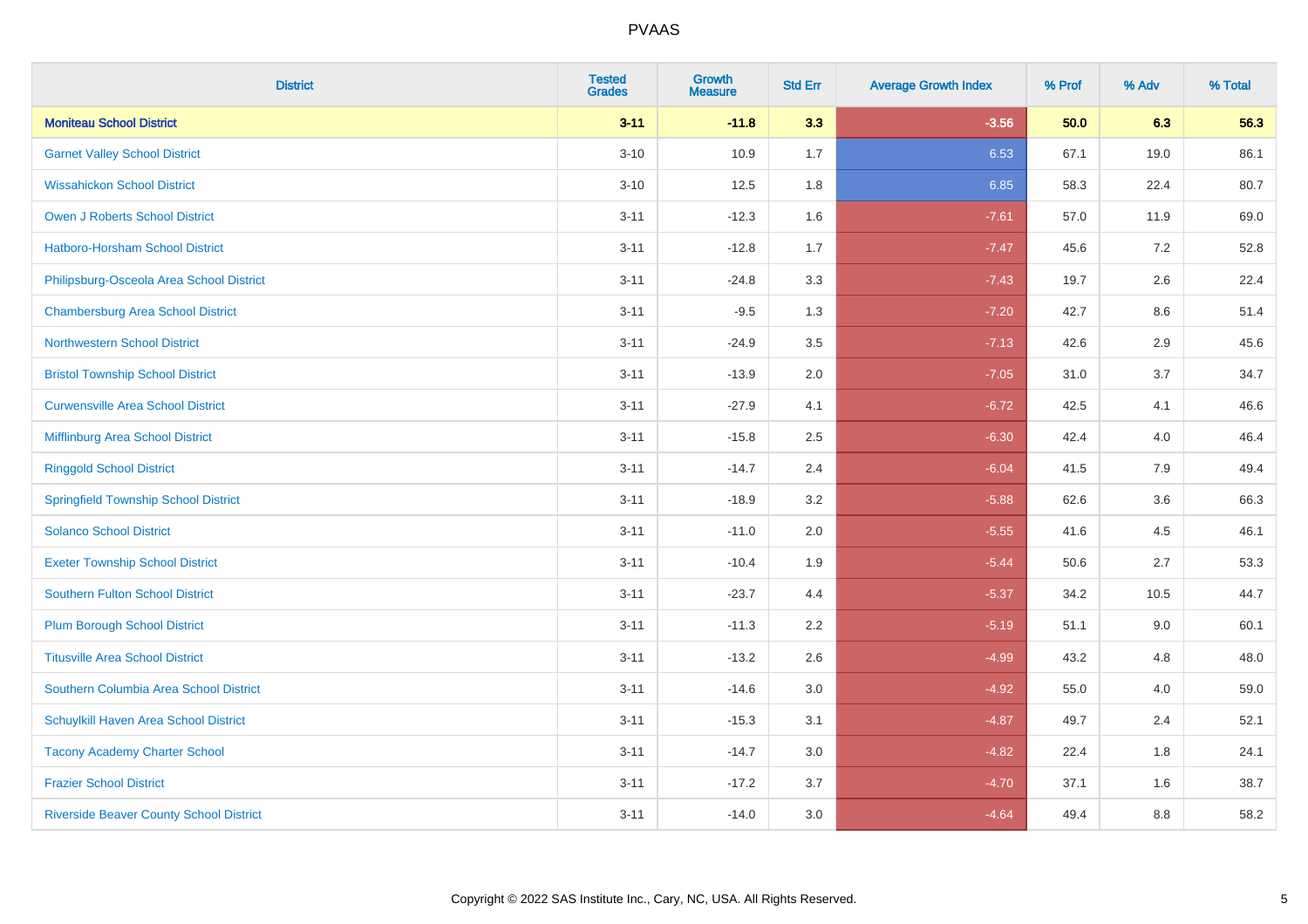| <b>District</b>                               | <b>Tested</b><br><b>Grades</b> | Growth<br><b>Measure</b> | <b>Std Err</b> | <b>Average Growth Index</b> | % Prof | % Adv   | % Total |
|-----------------------------------------------|--------------------------------|--------------------------|----------------|-----------------------------|--------|---------|---------|
| <b>Moniteau School District</b>               | $3 - 11$                       | $-11.8$                  | 3.3            | $-3.56$                     | 50.0   | 6.3     | 56.3    |
| <b>Butler Area School District</b>            | $3 - 11$                       | $-6.5$                   | 1.5            | $-4.26$                     | 42.5   | 9.4     | 51.9    |
| Southern Tioga School District                | $3 - 11$                       | $-11.5$                  | 2.7            | $-4.25$                     | 47.8   | 6.4     | 54.3    |
| <b>South Park School District</b>             | $3 - 11$                       | $-11.3$                  | 2.7            | $-4.23$                     | 53.5   | 13.7    | 67.3    |
| <b>Wellsboro Area School District</b>         | $3 - 11$                       | $-12.4$                  | 3.0            | $-4.11$                     | 49.2   | 11.9    | 61.1    |
| <b>Big Spring School District</b>             | $3 - 11$                       | $-9.8$                   | 2.4            | $-4.00$                     | 38.6   | 8.9     | 47.5    |
| Southern Huntingdon County School District    | $3 - 11$                       | $-12.9$                  | 3.2            | $-3.98$                     | 32.5   | 2.5     | 35.0    |
| <b>Minersville Area School District</b>       | $3 - 11$                       | $-14.4$                  | 3.7            | $-3.90$                     | 39.3   | 3.3     | 42.6    |
| Propel Charter School - Braddock Hills        | $3 - 11$                       | $-13.6$                  | 3.6            | $-3.81$                     | 9.7    | 1.6     | 11.3    |
| Johnsonburg Area School District              | $3 - 11$                       | $-14.1$                  | 3.9            | $-3.62$                     | 54.0   | 4.6     | 58.6    |
| <b>Berwick Area School District</b>           | $3 - 11$                       | $-9.3$                   | 2.6            | $-3.59$                     | 42.1   | 5.5     | 47.6    |
| <b>Ridgway Area School District</b>           | $3 - 11$                       | $-14.5$                  | 4.1            | $-3.56$                     | 49.0   | 9.8     | 58.8    |
| <b>Moniteau School District</b>               | $3 - 11$                       | $-11.8$                  | 3.3            | $-3.56$                     | 50.0   | 6.3     | 56.3    |
| <b>Milton Area School District</b>            | $3 - 11$                       | $-8.7$                   | 2.5            | $-3.52$                     | 45.4   | $6.9\,$ | 52.3    |
| <b>Penn-Delco School District</b>             | $3 - 11$                       | $-6.8$                   | 1.9            | $-3.51$                     | 46.6   | 3.2     | 49.8    |
| <b>Williamsburg Community School District</b> | $3 - 11$                       | $-14.3$                  | 4.1            | $-3.48$                     | 28.3   | 0.0     | 28.3    |
| <b>Elizabeth Forward School District</b>      | $3 - 11$                       | $-8.4$                   | 2.4            | $-3.41$                     | 51.7   | 4.0     | 55.7    |
| <b>Steelton-Highspire School District</b>     | $3 - 11$                       | $-11.8$                  | 3.5            | $-3.40$                     | 14.5   | 0.0     | 14.5    |
| <b>Boyertown Area School District</b>         | $3 - 11$                       | $-4.7$                   | 1.5            | $-3.17$                     | 55.2   | 11.3    | 66.5    |
| <b>Wallenpaupack Area School District</b>     | $3 - 11$                       | $-7.1$                   | 2.3            | $-3.09$                     | 40.8   | 2.4     | 43.1    |
| <b>Dubois Area School District</b>            | $3 - 11$                       | $-6.2$                   | 2.0            | $-3.07$                     | 50.9   | 13.4    | 64.3    |
| <b>Palisades School District</b>              | $3 - 11$                       | $-8.7$                   | 2.8            | $-3.06$                     | 53.8   | 6.7     | 60.5    |
| <b>Pittsburgh School District</b>             | $3 - 11$                       | $-3.3$                   | 1.1            | $-3.04$                     | 33.9   | 8.2     | 42.1    |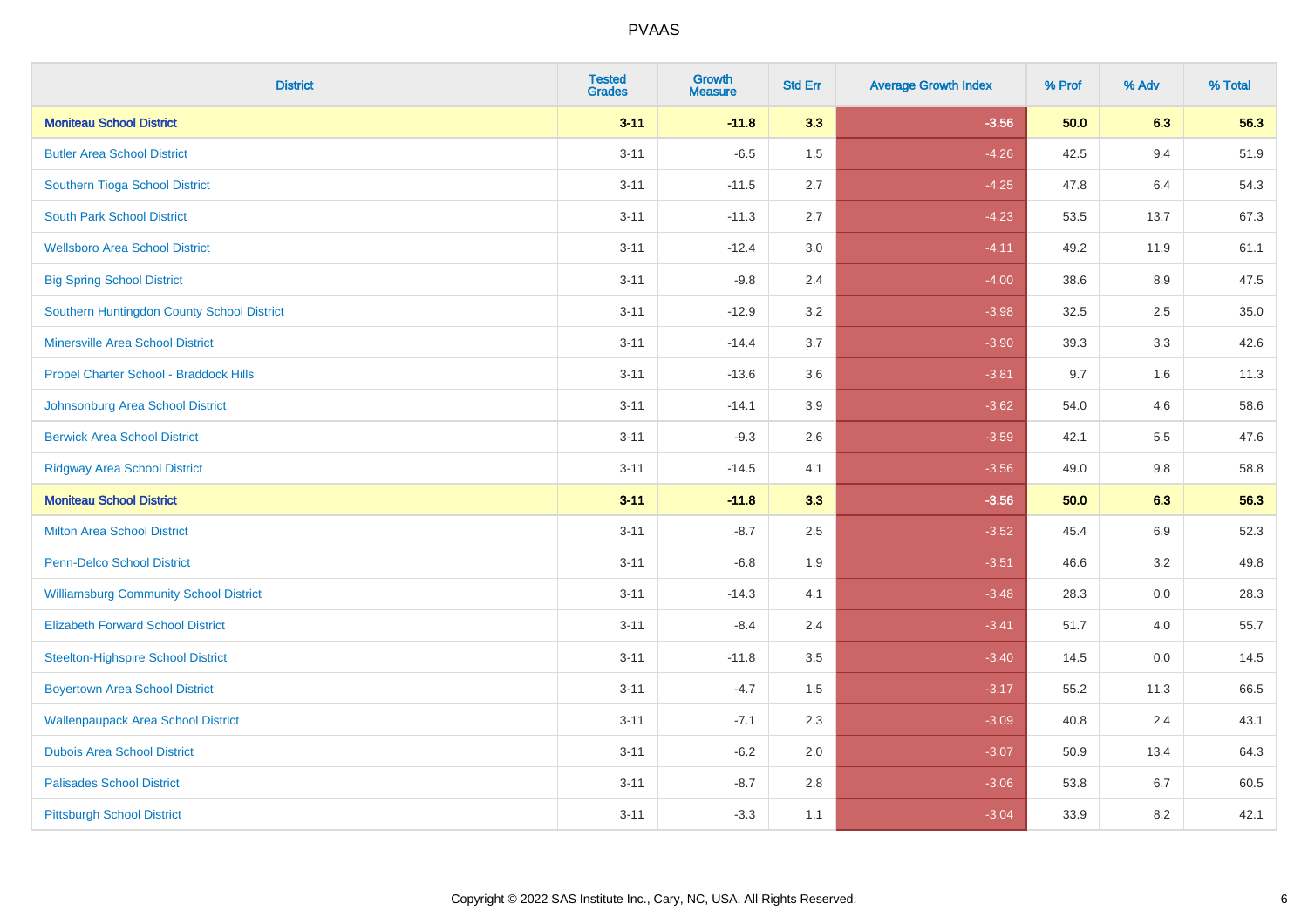| <b>District</b>                              | <b>Tested</b><br><b>Grades</b> | Growth<br><b>Measure</b> | <b>Std Err</b> | <b>Average Growth Index</b> | % Prof | % Adv   | % Total |
|----------------------------------------------|--------------------------------|--------------------------|----------------|-----------------------------|--------|---------|---------|
| <b>Moniteau School District</b>              | $3 - 11$                       | $-11.8$                  | 3.3            | $-3.56$                     | 50.0   | 6.3     | 56.3    |
| Philadelphia Academy Charter School          | $3 - 11$                       | $-8.9$                   | 2.9            | $-3.04$                     | 50.5   | 2.9     | 53.4    |
| <b>North East School District</b>            | $3 - 11$                       | $-9.3$                   | 3.1            | $-3.02$                     | 62.6   | 14.4    | 77.0    |
| Penn Hills School District                   | $3 - 11$                       | $-7.6$                   | 2.6            | $-2.94$                     | 33.1   | 0.7     | 33.8    |
| <b>Rochester Area School District</b>        | $3 - 11$                       | $-13.2$                  | 4.6            | $-2.89$                     | 19.5   | 1.3     | 20.8    |
| <b>Propel Charter School-Homestead</b>       | $3 - 11$                       | $-11.7$                  | 4.1            | $-2.84$                     | 15.9   | 0.0     | 15.9    |
| Nazareth Area School District                | $3 - 11$                       | $-4.7$                   | 1.7            | $-2.82$                     | 59.2   | $9.9\,$ | 69.0    |
| <b>Carlisle Area School District</b>         | $3 - 11$                       | $-5.3$                   | 1.9            | $-2.81$                     | 54.0   | 6.3     | 60.3    |
| <b>Redbank Valley School District</b>        | $3 - 11$                       | $-9.5$                   | 3.4            | $-2.77$                     | 31.5   | 4.9     | 36.4    |
| <b>Highlands School District</b>             | $3 - 11$                       | $-7.4$                   | 2.7            | $-2.76$                     | 44.4   | 3.7     | 48.2    |
| <b>Forest Hills School District</b>          | $3 - 11$                       | $-7.3$                   | 2.7            | $-2.74$                     | 41.1   | 13.7    | 54.8    |
| <b>Trinity Area School District</b>          | $3 - 11$                       | $-5.4$                   | 2.0            | $-2.71$                     | 48.3   | 11.8    | 60.1    |
| South Allegheny School District              | $3 - 11$                       | $-8.8$                   | 3.2            | $-2.70$                     | 40.5   | 0.0     | 40.5    |
| <b>Blairsville-Saltsburg School District</b> | $3 - 11$                       | $-8.0$                   | 3.0            | $-2.68$                     | 37.3   | 7.0     | 44.3    |
| <b>Harbor Creek School District</b>          | $3 - 11$                       | $-7.1$                   | 2.7            | $-2.67$                     | 48.8   | 15.2    | 64.0    |
| <b>Pine Grove Area School District</b>       | $3 - 11$                       | $-7.7$                   | 2.9            | $-2.66$                     | 42.3   | 7.7     | 50.0    |
| <b>Dunmore School District</b>               | $3 - 11$                       | $-7.7$                   | 2.9            | $-2.62$                     | 34.0   | 7.2     | 41.2    |
| <b>Coatesville Area School District</b>      | $3 - 11$                       | $-4.4$                   | 1.7            | $-2.62$                     | 36.3   | 4.2     | 40.5    |
| <b>Slippery Rock Area School District</b>    | $3 - 11$                       | $-6.3$                   | 2.5            | $-2.51$                     | 56.2   | 9.5     | 65.7    |
| <b>North Star School District</b>            | $3 - 11$                       | $-8.7$                   | 3.5            | $-2.51$                     | 47.8   | 6.0     | 53.7    |
| <b>Keystone Central School District</b>      | $3 - 11$                       | $-5.1$                   | 2.0            | $-2.46$                     | 44.7   | 4.6     | 49.4    |
| <b>Sugar Valley Rural Charter School</b>     | $3 - 11$                       | $-11.0$                  | 4.5            | $-2.46$                     | 14.9   | 0.0     | 14.9    |
| <b>Mohawk Area School District</b>           | $3 - 11$                       | $-7.5$                   | 3.1            | $-2.45$                     | 49.4   | 11.0    | 60.4    |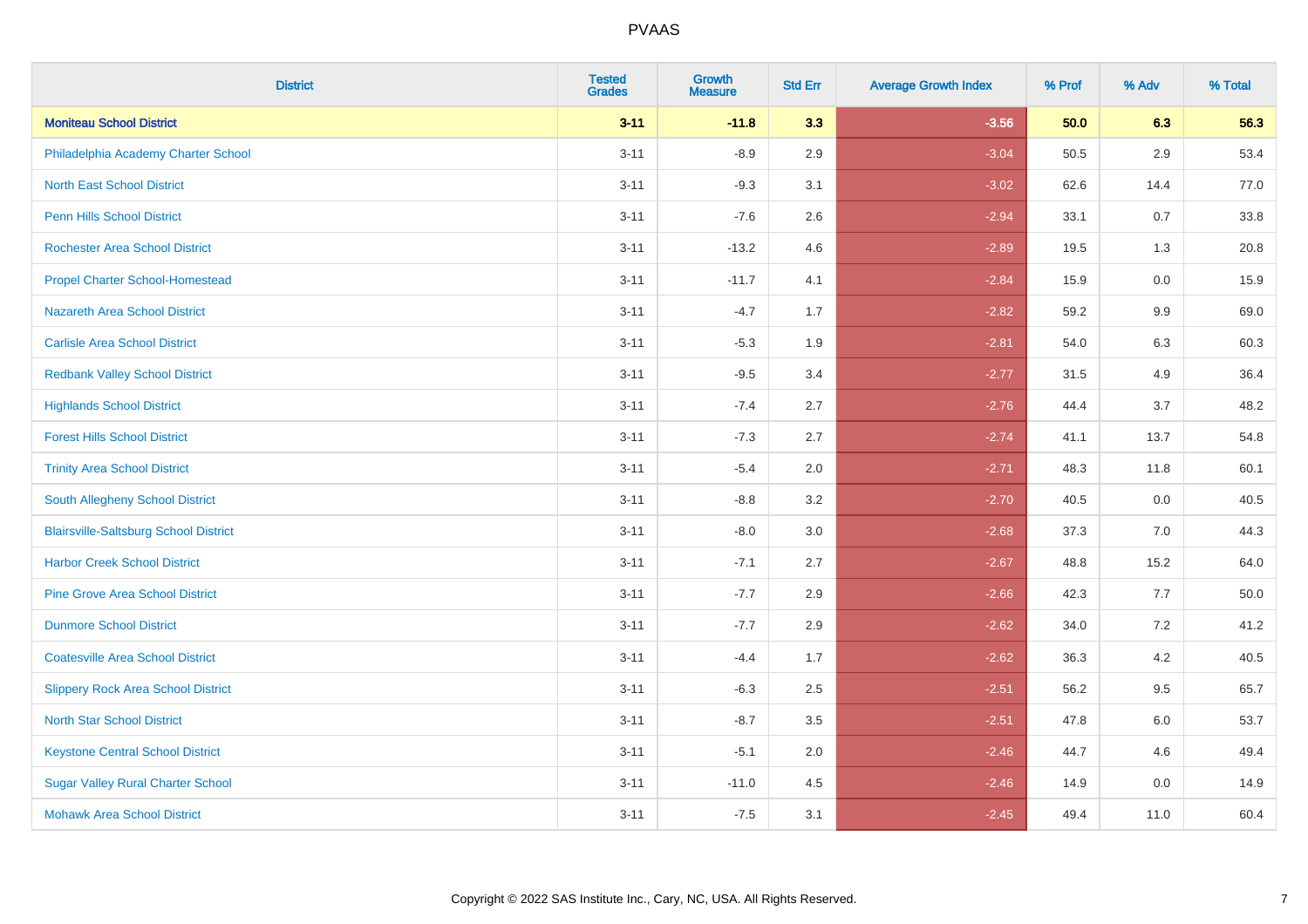| <b>District</b>                                | <b>Tested</b><br><b>Grades</b> | Growth<br><b>Measure</b> | <b>Std Err</b> | <b>Average Growth Index</b> | % Prof | % Adv   | % Total |
|------------------------------------------------|--------------------------------|--------------------------|----------------|-----------------------------|--------|---------|---------|
| <b>Moniteau School District</b>                | $3 - 11$                       | $-11.8$                  | 3.3            | $-3.56$                     | 50.0   | 6.3     | 56.3    |
| <b>Farrell Area School District</b>            | $3 - 11$                       | $-10.4$                  | 4.3            | $-2.41$                     | 19.0   | 0.0     | 19.0    |
| <b>Freedom Area School District</b>            | $3 - 11$                       | $-7.1$                   | 3.0            | $-2.37$                     | 43.8   | 4.2     | 47.9    |
| <b>Southmoreland School District</b>           | $3 - 11$                       | $-8.3$                   | 3.6            | $-2.32$                     | 56.8   | $7.2\,$ | 64.0    |
| <b>Upper Moreland Township School District</b> | $3 - 11$                       | $-5.0$                   | 2.2            | $-2.31$                     | 57.9   | 4.0     | 61.9    |
| Salisbury-Elk Lick School District             | $3 - 11$                       | $-13.5$                  | 5.9            | $-2.30$                     | 27.8   | 0.0     | 27.8    |
| <b>Indiana Area School District</b>            | $3 - 11$                       | $-5.3$                   | 2.3            | $-2.28$                     | 47.6   | 18.4    | 66.1    |
| <b>Oxford Area School District</b>             | $3 - 11$                       | $-4.3$                   | 1.9            | $-2.26$                     | 41.3   | 8.0     | 49.3    |
| <b>East Lycoming School District</b>           | $3 - 11$                       | $-6.0$                   | 2.7            | $-2.24$                     | 48.3   | 4.2     | 52.5    |
| <b>Windber Area School District</b>            | $3 - 11$                       | $-7.2$                   | 3.2            | $-2.24$                     | 55.4   | 7.2     | 62.6    |
| <b>Muncy School District</b>                   | $3 - 11$                       | $-8.1$                   | 3.7            | $-2.21$                     | 42.0   | 3.8     | 45.8    |
| Jim Thorpe Area School District                | $3 - 11$                       | $-5.8$                   | 2.7            | $-2.19$                     | 33.3   | 7.4     | 40.7    |
| <b>Perkiomen Valley School District</b>        | $3 - 11$                       | $-3.5$                   | 1.6            | $-2.18$                     | 53.8   | 13.4    | 67.2    |
| <b>Crawford Central School District</b>        | $3 - 11$                       | $-4.7$                   | 2.2            | $-2.15$                     | 40.6   | 10.5    | 51.1    |
| <b>Aliquippa School District</b>               | $3 - 11$                       | $-9.0$                   | 4.2            | $-2.14$                     | 11.0   | 0.0     | 11.0    |
| <b>Williams Valley School District</b>         | $3 - 11$                       | $-7.3$                   | 3.4            | $-2.13$                     | 23.2   | 0.0     | 23.2    |
| <b>Middletown Area School District</b>         | $3 - 11$                       | $-5.3$                   | 2.6            | $-2.05$                     | 46.4   | 5.3     | 51.7    |
| <b>Karns City Area School District</b>         | $3 - 11$                       | $-6.0$                   | 2.9            | $-2.03$                     | 53.1   | 8.3     | 61.5    |
| <b>Corry Area School District</b>              | $3 - 11$                       | $-5.3$                   | 2.6            | $-2.03$                     | 38.5   | $6.0\,$ | 44.5    |
| <b>Upper Dauphin Area School District</b>      | $3 - 11$                       | $-6.3$                   | 3.2            | $-1.98$                     | 37.4   | 4.8     | 42.2    |
| <b>Bermudian Springs School District</b>       | $3 - 11$                       | $-5.5$                   | 2.9            | $-1.94$                     | 56.4   | 6.8     | 63.2    |
| <b>Somerset Area School District</b>           | $3 - 11$                       | $-4.4$                   | 2.3            | $-1.93$                     | 44.4   | 14.9    | 59.3    |
| <b>Mount Pleasant Area School District</b>     | $3 - 11$                       | $-5.0$                   | 2.6            | $-1.93$                     | 52.6   | 0.0     | 52.6    |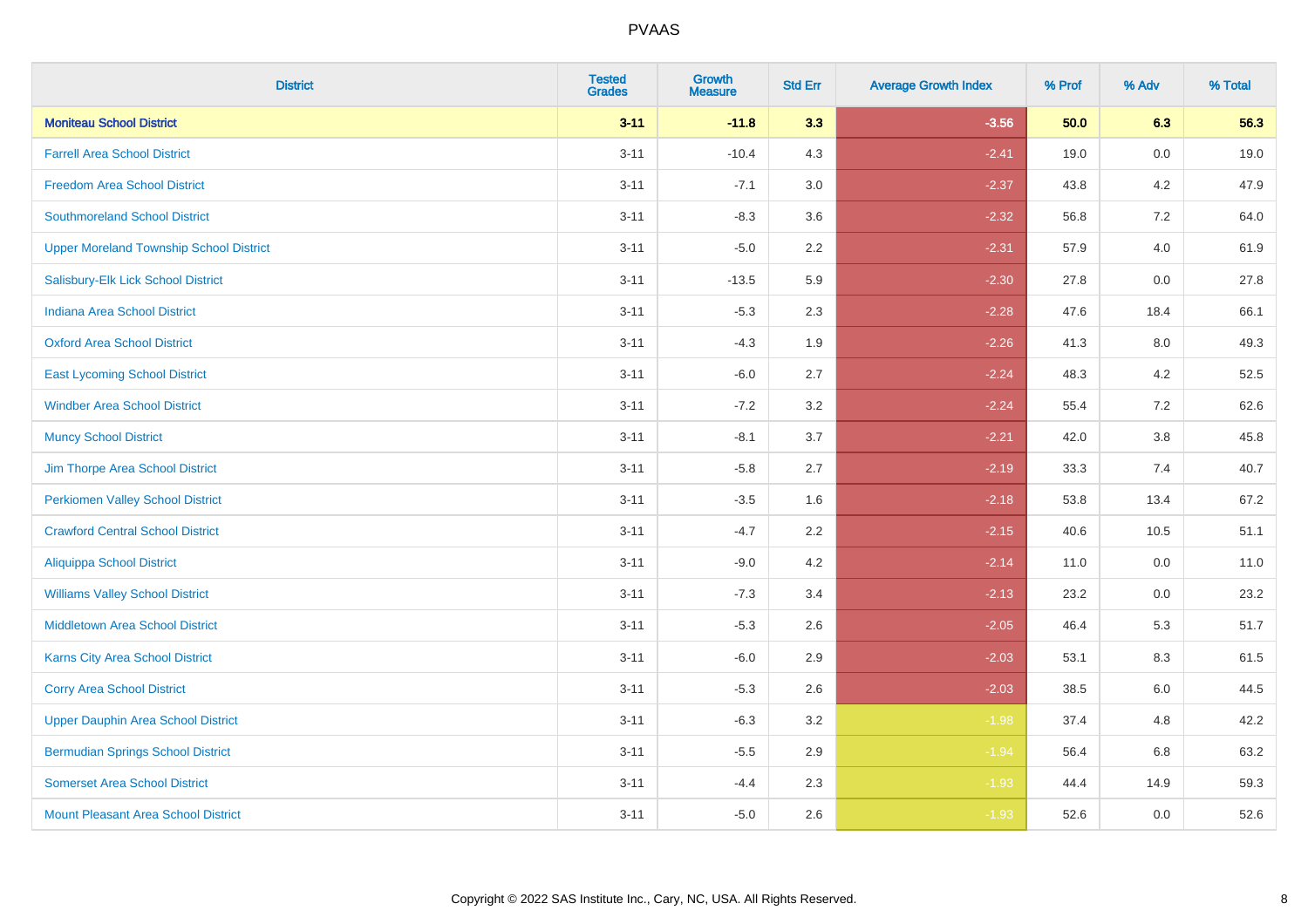| <b>District</b>                                | <b>Tested</b><br><b>Grades</b> | Growth<br><b>Measure</b> | <b>Std Err</b> | <b>Average Growth Index</b> | % Prof | % Adv | % Total |
|------------------------------------------------|--------------------------------|--------------------------|----------------|-----------------------------|--------|-------|---------|
| <b>Moniteau School District</b>                | $3 - 11$                       | $-11.8$                  | 3.3            | $-3.56$                     | 50.0   | 6.3   | 56.3    |
| <b>Gettysburg Area School District</b>         | $3 - 11$                       | $-4.0$                   | 2.1            | $-1.89$                     | 45.3   | 14.0  | 59.3    |
| <b>Greensburg Salem School District</b>        | $3 - 11$                       | $-4.4$                   | 2.4            | $-1.88$                     | 47.6   | 4.9   | 52.4    |
| <b>East Allegheny School District</b>          | $3 - 11$                       | $-6.3$                   | 3.3            | $-1.87$                     | 31.9   | 9.7   | 41.7    |
| <b>Western Beaver County School District</b>   | $3 - 11$                       | $-7.8$                   | 4.2            | $-1.87$                     | 56.5   | 6.5   | 63.0    |
| <b>Kiski Area School District</b>              | $3 - 11$                       | $-3.7$                   | 2.0            | $-1.86$                     | 57.4   | 10.4  | 67.8    |
| <b>Brandywine Heights Area School District</b> | $3 - 11$                       | $-4.9$                   | 2.7            | $-1.81$                     | 49.2   | 8.2   | 57.4    |
| <b>Pequea Valley School District</b>           | $3 - 11$                       | $-5.8$                   | 3.2            | $-1.80$                     | 39.8   | 9.1   | 48.9    |
| <b>Pittston Area School District</b>           | $3 - 11$                       | $-10.1$                  | 5.6            | $-1.80$                     | 38.1   | 9.5   | 47.6    |
| <b>Washington School District</b>              | $3 - 11$                       | $-4.9$                   | 2.8            | $-1.76$                     | 30.1   | 2.4   | 32.5    |
| <b>Canton Area School District</b>             | $3 - 11$                       | $-5.5$                   | 3.2            | $-1.75$                     | 40.7   | 2.3   | 43.0    |
| <b>Brentwood Borough School District</b>       | $3 - 11$                       | $-5.3$                   | 3.0            | $-1.72$                     | 52.0   | 6.1   | 58.2    |
| East Pennsboro Area School District            | $3 - 11$                       | $-4.2$                   | 2.5            | $-1.71$                     | 60.8   | 8.5   | 69.3    |
| <b>Fairfield Area School District</b>          | $3 - 11$                       | $-5.6$                   | 3.4            | $-1.66$                     | 57.9   | 4.0   | 61.8    |
| <b>Shamokin Area School District</b>           | $3 - 11$                       | $-7.7$                   | 4.8            | $-1.60$                     | 38.1   | 3.2   | 41.3    |
| <b>Claysburg-Kimmel School District</b>        | $3 - 11$                       | $-5.7$                   | 4.0            | $-1.42$                     | 42.9   | 8.2   | 51.0    |
| <b>Westmont Hilltop School District</b>        | $3 - 11$                       | $-4.0$                   | 2.8            | $-1.40$                     | 36.3   | 13.3  | 49.6    |
| <b>Greencastle-Antrim School District</b>      | $3 - 11$                       | $-3.0$                   | 2.2            | $-1.36$                     | 62.4   | 9.9   | 72.3    |
| <b>Ellwood City Area School District</b>       | $3 - 11$                       | $-4.2$                   | 3.2            | $-1.29$                     | 54.1   | 14.1  | 68.2    |
| <b>Shade-Central City School District</b>      | $3 - 11$                       | $-5.9$                   | 4.6            | $-1.28$                     | 27.8   | 0.0   | 27.8    |
| <b>Elk Lake School District</b>                | $3 - 11$                       | $-4.0$                   | 3.3            | $-1.23$                     | 46.2   | 3.3   | 49.4    |
| <b>Riverview School District</b>               | $3 - 11$                       | $-4.6$                   | 3.8            | $-1.20$                     | 57.9   | 15.8  | 73.7    |
| <b>Greater Johnstown School District</b>       | $3 - 11$                       | $-3.1$                   | 2.6            | $-1.19$                     | 26.1   | 0.0   | 26.1    |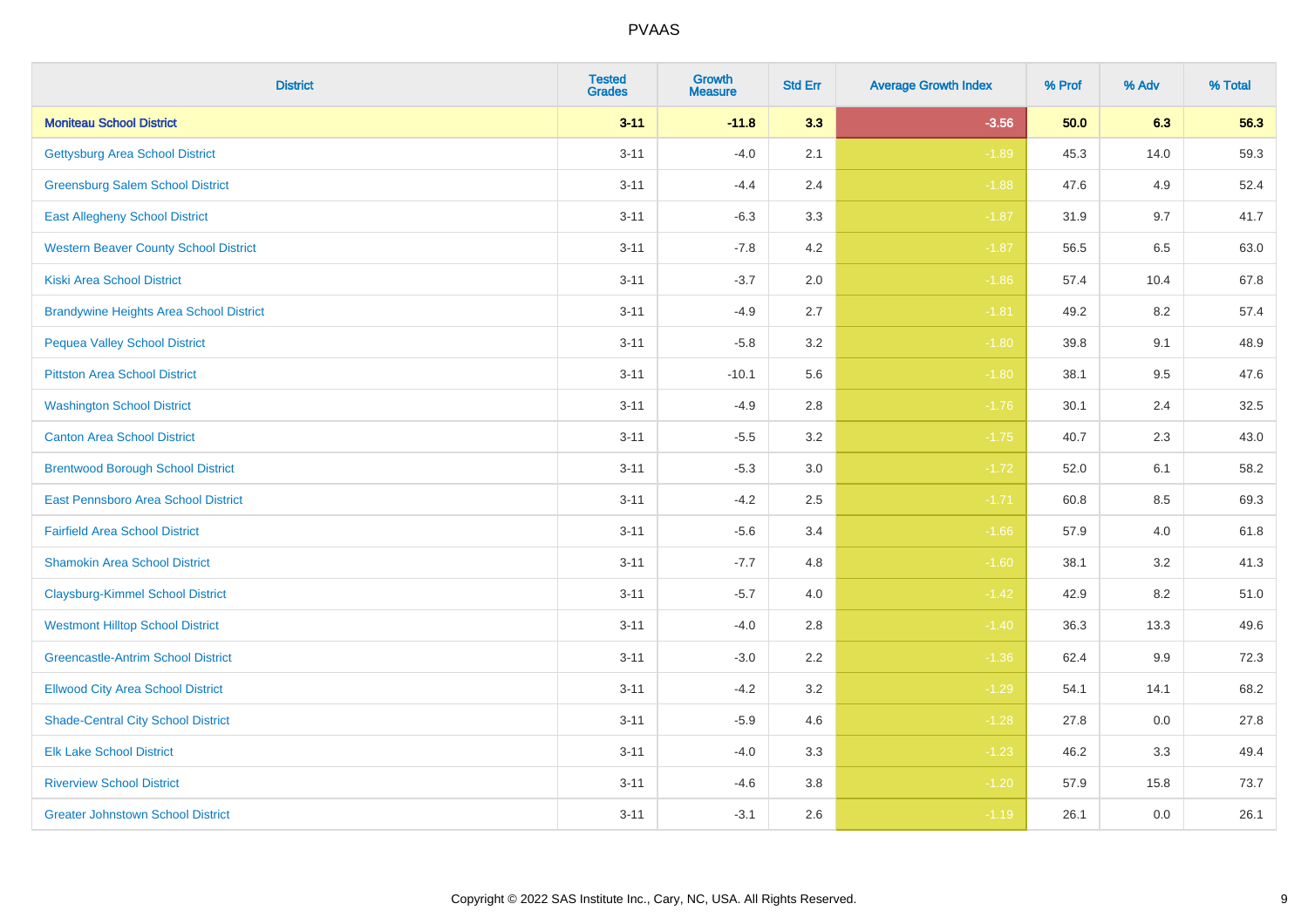| <b>District</b>                              | <b>Tested</b><br><b>Grades</b> | Growth<br><b>Measure</b> | <b>Std Err</b> | <b>Average Growth Index</b> | % Prof | % Adv   | % Total |
|----------------------------------------------|--------------------------------|--------------------------|----------------|-----------------------------|--------|---------|---------|
| <b>Moniteau School District</b>              | $3 - 11$                       | $-11.8$                  | 3.3            | $-3.56$                     | 50.0   | 6.3     | 56.3    |
| <b>Big Beaver Falls Area School District</b> | $3 - 11$                       | $-3.9$                   | 3.3            | $-1.18$                     | 34.1   | 3.5     | 37.6    |
| <b>Chichester School District</b>            | $3 - 11$                       | $-2.7$                   | 2.3            | $-1.17$                     | 44.6   | 6.6     | 51.2    |
| Jeannette City School District               | $3 - 11$                       | $-4.3$                   | 3.8            | $-1.13$                     | 46.7   | $7.5\,$ | 54.2    |
| <b>Dallas School District</b>                | $3 - 11$                       | $-2.5$                   | 2.2            | $-1.12$                     | 54.9   | 7.6     | 62.4    |
| Juniata Valley School District               | $3 - 11$                       | $-3.9$                   | 3.5            | $-1.10$                     | 44.4   | 3.5     | 47.8    |
| <b>Riverside School District</b>             | $3 - 11$                       | $-3.2$                   | 3.0            | $-1.09$                     | 43.0   | 9.0     | 52.0    |
| <b>Quaker Valley School District</b>         | $3 - 11$                       | $-2.8$                   | 2.6            | $-1.08$                     | 55.2   | 13.2    | 68.4    |
| Oil City Area School District                | $3 - 11$                       | $-2.9$                   | 2.6            | $-1.08$                     | 44.4   | 5.8     | 50.2    |
| <b>West Greene School District</b>           | $3 - 11$                       | $-4.5$                   | 4.3            | $-1.04$                     | 36.6   | 7.3     | 43.9    |
| <b>Lewisburg Area School District</b>        | $3 - 11$                       | $-2.7$                   | 2.6            | $-1.03$                     | 57.0   | 18.5    | 75.6    |
| <b>Seneca Valley School District</b>         | $3 - 11$                       | $-1.4$                   | 1.4            | $-0.99$                     | 57.2   | 11.4    | 68.6    |
| <b>North Hills School District</b>           | $3 - 11$                       | $-1.8$                   | 1.8            | $-0.96$                     | 59.1   | 14.1    | 73.2    |
| <b>Wyoming Valley West School District</b>   | $3 - 11$                       | $-2.2$                   | 2.4            | $-0.91$                     | 49.4   | 3.0     | 52.4    |
| <b>Austin Area School District</b>           | $3 - 11$                       | $-5.7$                   | 6.4            | $-0.90$                     | 33.3   | 5.6     | 38.9    |
| <b>Montour School District</b>               | $3 - 11$                       | $-1.8$                   | 2.1            | $-0.88$                     | 61.4   | 15.1    | 76.5    |
| <b>Charleroi School District</b>             | $3 - 11$                       | $-2.6$                   | 3.0            | $-0.86$                     | 55.7   | 7.4     | 63.1    |
| <b>Phoenixville Area School District</b>     | $3 - 11$                       | $-1.7$                   | 2.1            | $-0.83$                     | 59.9   | 10.6    | 70.5    |
| <b>Chartiers Valley School District</b>      | $3 - 11$                       | $-1.7$                   | 2.0            | $-0.81$                     | 54.7   | 8.4     | 63.1    |
| <b>Forest Area School District</b>           | $3 - 11$                       | $-4.4$                   | 5.4            | $-0.81$                     | 36.2   | 2.1     | 38.3    |
| <b>Lebanon School District</b>               | $3 - 11$                       | $-1.6$                   | 1.9            | $-0.80$                     | 24.4   | 2.6     | 27.0    |
| Shenango Area School District                | $3 - 11$                       | $-2.6$                   | 3.3            | $-0.79$                     | 50.6   | 13.9    | 64.6    |
| <b>Gillingham Charter School</b>             | $3 - 11$                       | $-4.4$                   | 5.6            | $-0.77$                     | 20.8   | 8.3     | 29.2    |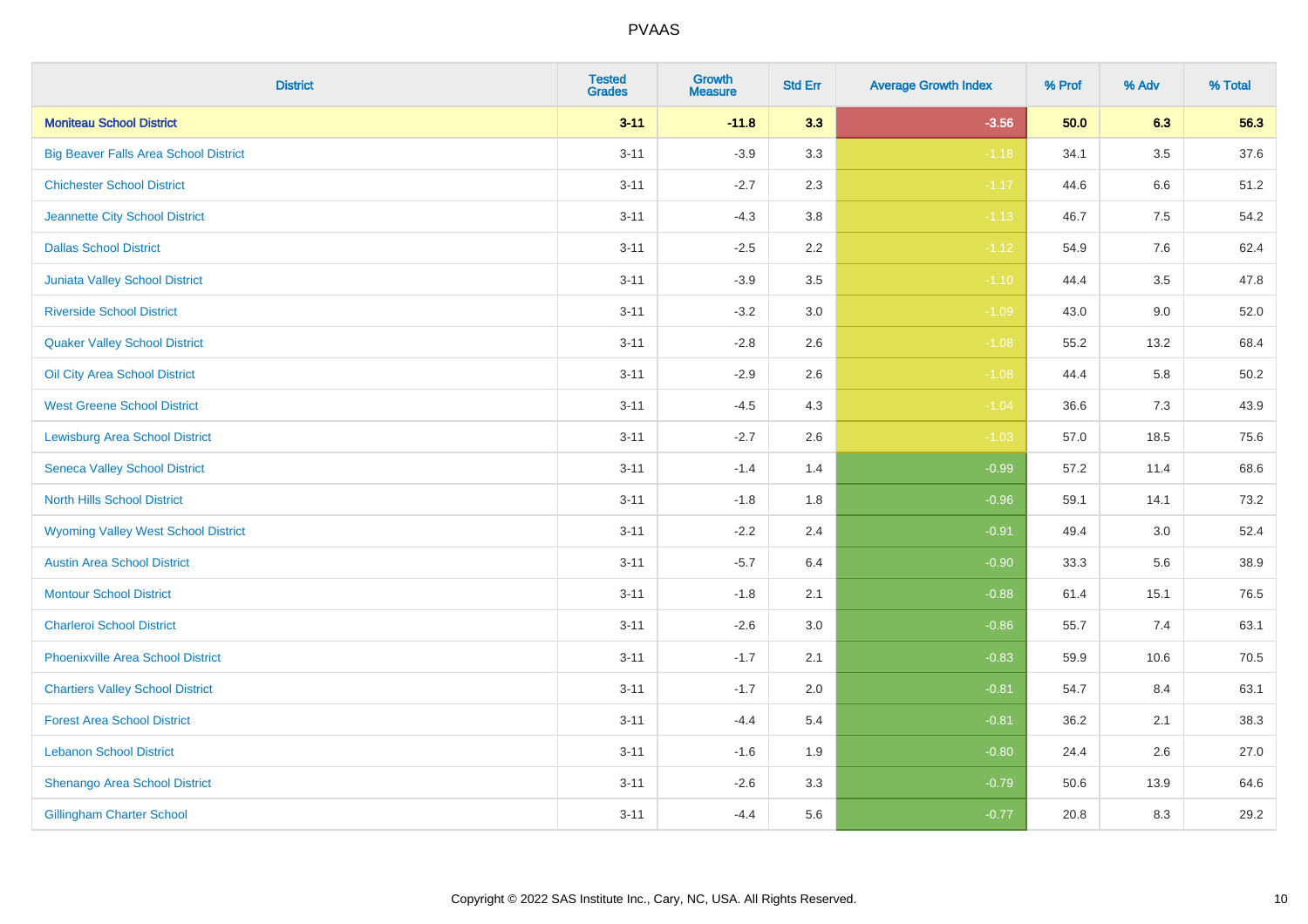| <b>District</b>                              | <b>Tested</b><br><b>Grades</b> | <b>Growth</b><br><b>Measure</b> | <b>Std Err</b> | <b>Average Growth Index</b> | % Prof | % Adv | % Total |
|----------------------------------------------|--------------------------------|---------------------------------|----------------|-----------------------------|--------|-------|---------|
| <b>Moniteau School District</b>              | $3 - 11$                       | $-11.8$                         | 3.3            | $-3.56$                     | 50.0   | 6.3   | 56.3    |
| <b>Bald Eagle Area School District</b>       | $3 - 11$                       | $-2.1$                          | 2.7            | $-0.75$                     | 48.4   | 9.4   | 57.7    |
| Huntingdon Area School District              | $3 - 11$                       | $-2.0$                          | 2.7            | $-0.72$                     | 36.8   | 10.3  | 47.0    |
| Mt Lebanon School District                   | $3 - 11$                       | $-1.0$                          | 1.5            | $-0.70$                     | 61.9   | 24.0  | 85.9    |
| <b>Lehighton Area School District</b>        | $3 - 11$                       | $-1.6$                          | 2.3            | $-0.70$                     | 51.1   | 5.6   | 56.7    |
| <b>North Pocono School District</b>          | $3 - 11$                       | $-2.3$                          | 3.4            | $-0.68$                     | 52.0   | 16.4  | 68.5    |
| <b>Cheltenham School District</b>            | $3 - 11$                       | $-1.4$                          | 2.1            | $-0.67$                     | 46.1   | 10.0  | 56.1    |
| <b>Fannett-Metal School District</b>         | $3 - 11$                       | $-3.4$                          | 5.1            | $-0.67$                     | 38.7   | 8.1   | 46.8    |
| <b>Susquehanna Community School District</b> | $3 - 11$                       | $-2.8$                          | 4.2            | $-0.66$                     | 49.4   | 6.9   | 56.3    |
| <b>Burgettstown Area School District</b>     | $3 - 11$                       | $-2.1$                          | 3.4            | $-0.62$                     | 50.0   | 1.4   | 51.4    |
| <b>Central Greene School District</b>        | $3 - 11$                       | $-1.6$                          | 2.8            | $-0.55$                     | 54.2   | 2.8   | 57.0    |
| <b>Canon-Mcmillan School District</b>        | $3 - 11$                       | $-0.8$                          | 1.6            | $-0.50$                     | 58.7   | 15.9  | 74.6    |
| South Side Area School District              | $3 - 11$                       | $-1.6$                          | 3.3            | $-0.48$                     | 50.0   | 6.8   | 56.8    |
| <b>Shaler Area School District</b>           | $3 - 11$                       | $-0.8$                          | 1.9            | $-0.43$                     | 49.1   | 9.6   | 58.7    |
| North Schuylkill School District             | $3 - 11$                       | $-1.0$                          | 2.4            | $-0.42$                     | 41.8   | 5.1   | 46.8    |
| <b>Sharpsville Area School District</b>      | $3 - 11$                       | $-1.4$                          | 3.5            | $-0.40$                     | 55.2   | 13.4  | 68.7    |
| <b>Palmerton Area School District</b>        | $3 - 11$                       | $-1.2$                          | 3.0            | $-0.39$                     | 57.4   | 5.0   | 62.4    |
| Hope For Hyndman Charter School              | $3 - 11$                       | $-2.0$                          | 6.1            | $-0.32$                     | 33.3   | 0.0   | 33.3    |
| <b>Albert Gallatin Area School District</b>  | $3 - 11$                       | $-0.8$                          | 2.4            | $-0.32$                     | 54.5   | 10.0  | 64.6    |
| <b>Cornell School District</b>               | $3 - 11$                       | $-1.6$                          | 5.0            | $-0.32$                     | 33.8   | 1.5   | 35.4    |
| <b>Tuscarora School District</b>             | $3 - 11$                       | $-0.6$                          | 2.3            | $-0.27$                     | 45.1   | 8.1   | 53.2    |
| <b>Penn Manor School District</b>            | $3 - 11$                       | $-0.4$                          | 1.6            | $-0.25$                     | 51.9   | 12.6  | 64.5    |
| <b>Lakeview School District</b>              | $3 - 11$                       | $-0.9$                          | 3.7            | $-0.24$                     | 60.3   | 3.2   | 63.5    |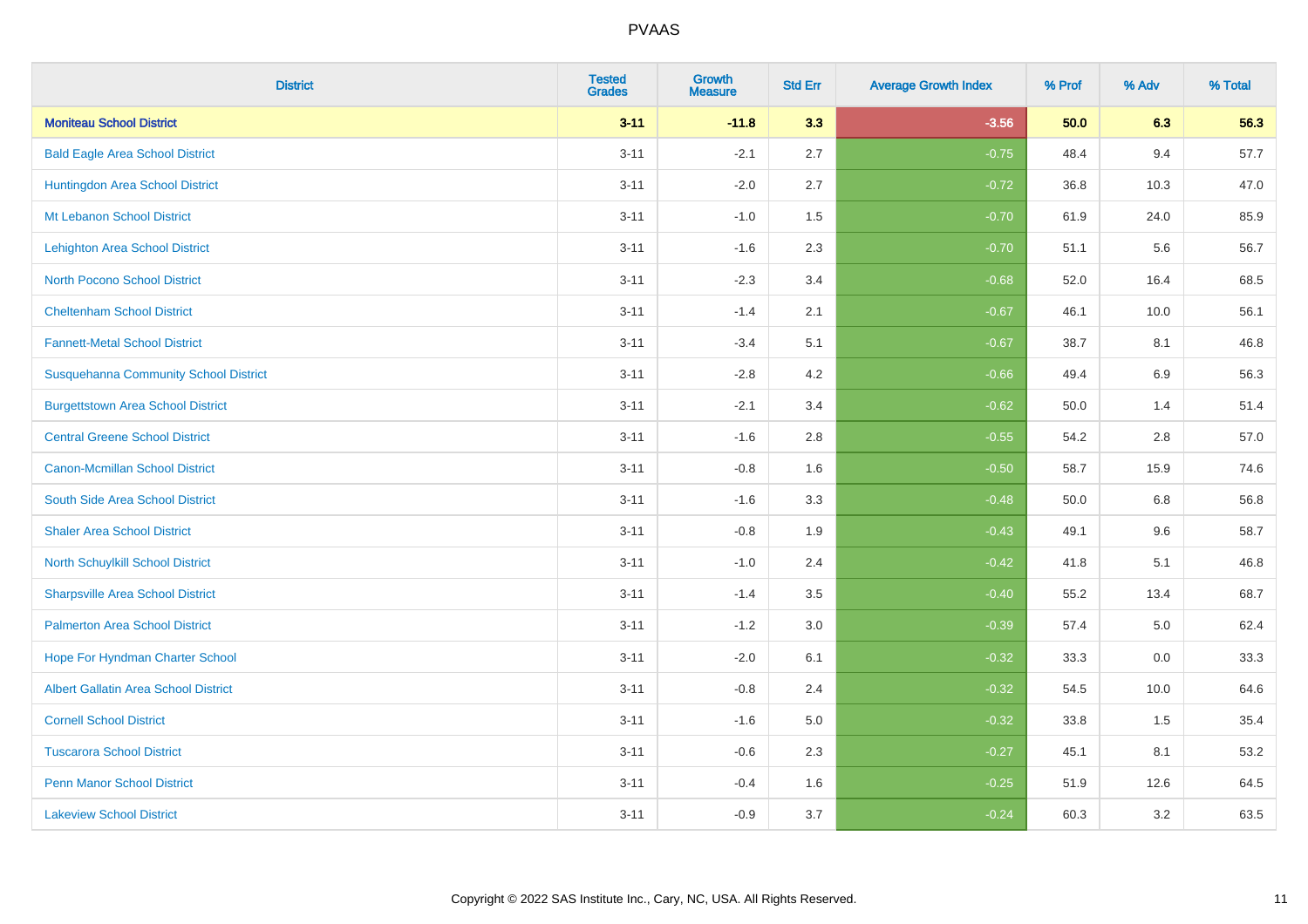| <b>District</b>                          | <b>Tested</b><br><b>Grades</b> | <b>Growth</b><br><b>Measure</b> | <b>Std Err</b> | <b>Average Growth Index</b> | % Prof | % Adv   | % Total |
|------------------------------------------|--------------------------------|---------------------------------|----------------|-----------------------------|--------|---------|---------|
| <b>Moniteau School District</b>          | $3 - 11$                       | $-11.8$                         | 3.3            | $-3.56$                     | 50.0   | 6.3     | 56.3    |
| <b>Girard School District</b>            | $3 - 11$                       | $-0.6$                          | 2.7            | $-0.22$                     | 53.9   | 15.6    | 69.6    |
| <b>Harrisburg City School District</b>   | $3 - 11$                       | $-0.4$                          | 2.1            | $-0.19$                     | 15.1   | 0.4     | 15.5    |
| <b>Mount Carmel Area School District</b> | $3 - 11$                       | $-0.6$                          | 3.1            | $-0.18$                     | 45.3   | 2.1     | 47.4    |
| <b>Crestwood School District</b>         | $3 - 11$                       | $-0.4$                          | 2.4            | $-0.17$                     | 57.4   | 17.0    | 74.4    |
| <b>Southern Lehigh School District</b>   | $3 - 11$                       | $-0.4$                          | 2.3            | $-0.17$                     | 66.1   | 11.9    | 78.0    |
| <b>Bellefonte Area School District</b>   | $3 - 11$                       | $-0.4$                          | 2.2            | $-0.17$                     | 47.6   | 10.6    | 58.2    |
| <b>Otto-Eldred School District</b>       | $3 - 11$                       | $-0.7$                          | 4.2            | $-0.15$                     | 56.2   | $6.2\,$ | 62.5    |
| <b>Oley Valley School District</b>       | $3 - 11$                       | $-0.4$                          | 2.8            | $-0.15$                     | 43.1   | 12.9    | 56.0    |
| <b>Central Fulton School District</b>    | $3 - 11$                       | $-0.5$                          | 3.5            | $-0.14$                     | 51.4   | 8.6     | 60.0    |
| <b>Blue Ridge School District</b>        | $3 - 11$                       | $-0.5$                          | 3.6            | $-0.12$                     | 44.6   | 3.1     | 47.7    |
| New Kensington-Arnold School District    | $3 - 11$                       | $-0.4$                          | 3.8            | $-0.10$                     | 40.7   | 3.7     | 44.4    |
| <b>Chester-Upland School District</b>    | $3 - 11$                       | $-0.3$                          | 2.7            | $-0.09$                     | 13.8   | $0.8\,$ | 14.6    |
| <b>Warren County School District</b>     | $3 - 11$                       | $-0.1$                          | 1.8            | $-0.06$                     | 37.2   | 5.3     | 42.6    |
| <b>Mercer Area School District</b>       | $3 - 11$                       | $-0.2$                          | 3.3            | $-0.06$                     | 56.0   | $8.0\,$ | 64.0    |
| <b>Penn Cambria School District</b>      | $3 - 11$                       | $-0.0$                          | 2.7            | $-0.01$                     | 61.5   | $7.7$   | 69.2    |
| <b>Susquenita School District</b>        | $3 - 11$                       | $-0.1$                          | 2.8            | $-0.01$                     | 47.7   | 10.1    | 57.8    |
| <b>Wilkes-Barre Area School District</b> | $3 - 11$                       | 0.1                             | 3.2            | 0.02                        | 35.5   | 5.4     | 40.9    |
| East Stroudsburg Area School District    | $3 - 11$                       | 0.1                             | 1.6            | 0.05                        | 45.8   | 7.8     | 53.6    |
| <b>West Branch Area School District</b>  | $3 - 11$                       | 0.2                             | 3.8            | 0.05                        | 47.2   | 1.9     | 49.1    |
| <b>Hempfield School District</b>         | $3 - 11$                       | 0.1                             | 1.4            | 0.08                        | 58.2   | 9.9     | 68.2    |
| Insight PA Cyber Charter School          | $3 - 11$                       | 0.7                             | 5.7            | 0.12                        | 50.0   | 4.8     | 54.8    |
| <b>Danville Area School District</b>     | $3 - 11$                       | 0.4                             | 2.6            | 0.15                        | 57.4   | 18.4    | 75.7    |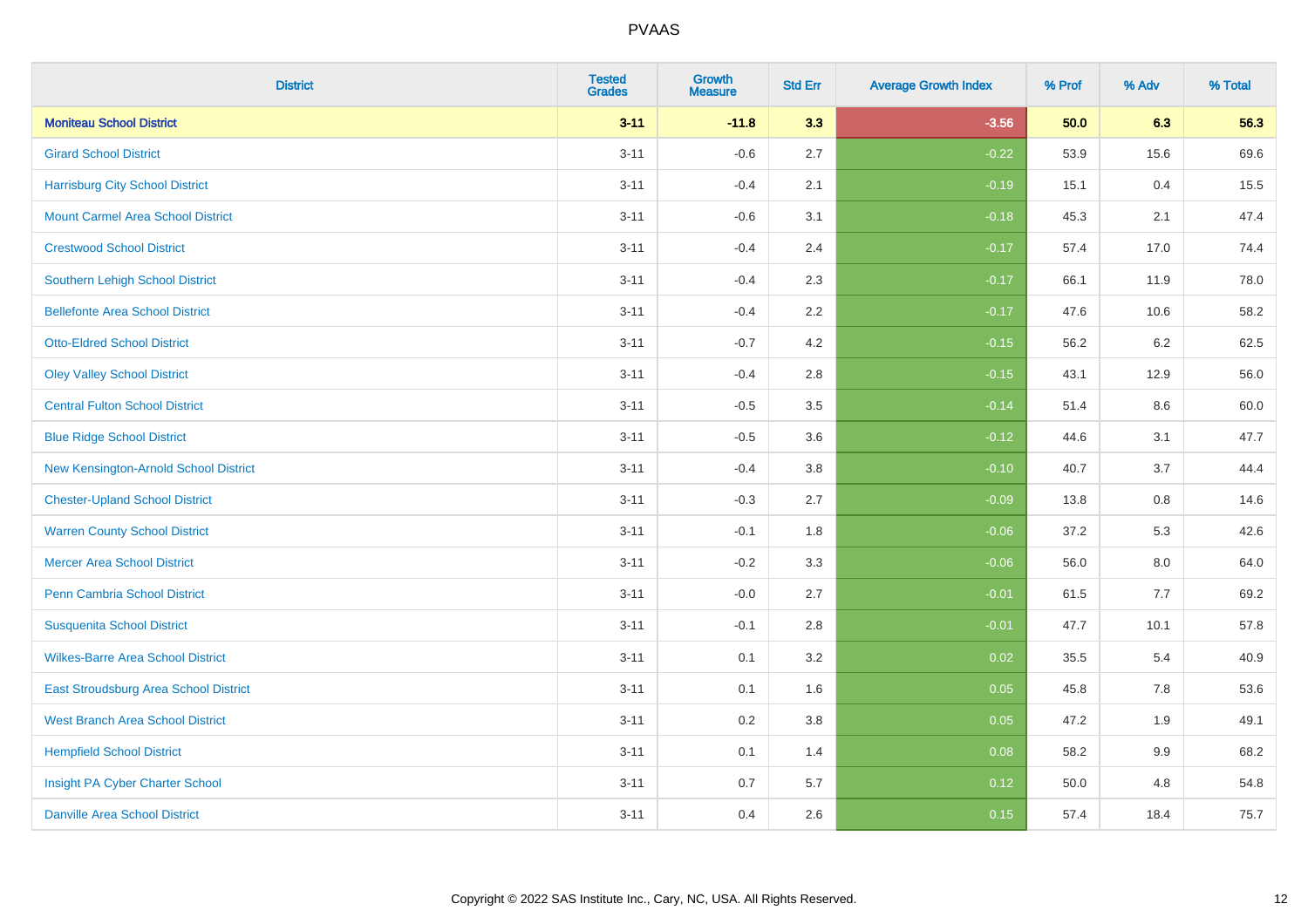| <b>District</b>                               | <b>Tested</b><br><b>Grades</b> | <b>Growth</b><br><b>Measure</b> | <b>Std Err</b> | <b>Average Growth Index</b> | % Prof | % Adv   | % Total |
|-----------------------------------------------|--------------------------------|---------------------------------|----------------|-----------------------------|--------|---------|---------|
| <b>Moniteau School District</b>               | $3 - 11$                       | $-11.8$                         | 3.3            | $-3.56$                     | 50.0   | 6.3     | 56.3    |
| <b>Northern Lebanon School District</b>       | $3 - 11$                       | 0.4                             | 2.5            | 0.15                        | 28.0   | $3.0\,$ | 31.0    |
| <b>Brockway Area School District</b>          | $3 - 11$                       | 0.6                             | 3.6            | 0.16                        | 49.2   | 7.7     | 56.9    |
| <b>Jersey Shore Area School District</b>      | $3 - 11$                       | 0.5                             | 2.6            | 0.21                        | 47.1   | 9.2     | 56.2    |
| <b>Greenville Area School District</b>        | $3 - 11$                       | 0.7                             | 2.9            | 0.26                        | 53.4   | 6.9     | 60.3    |
| <b>Greater Latrobe School District</b>        | $3 - 11$                       | 0.6                             | 1.9            | 0.31                        | 55.5   | 14.1    | 69.5    |
| Lehigh Valley Academy Regional Charter School | $3 - 11$                       | 0.7                             | 2.3            | 0.32                        | 46.3   | 5.0     | 51.4    |
| <b>Lower Dauphin School District</b>          | $3 - 11$                       | $0.6\,$                         | 1.9            | 0.33                        | 49.2   | 12.6    | 61.8    |
| <b>Lakeland School District</b>               | $3 - 11$                       | 1.1                             | 2.8            | 0.38                        | 48.6   | 3.7     | 52.3    |
| <b>Gateway School District</b>                | $3 - 11$                       | 0.8                             | 2.2            | 0.38                        | 52.1   | 13.8    | 65.9    |
| <b>South Eastern School District</b>          | $3 - 11$                       | 0.9                             | 2.4            | 0.39                        | 54.8   | 6.6     | 61.4    |
| <b>Galeton Area School District</b>           | $3 - 11$                       | 2.2                             | 5.3            | 0.42                        | 41.3   | 4.4     | 45.6    |
| <b>Union Area School District</b>             | $3 - 11$                       | 1.9                             | 4.3            | 0.44                        | 61.5   | 0.0     | 61.5    |
| <b>Upper Adams School District</b>            | $3 - 11$                       | 1.3                             | 2.9            | 0.47                        | 55.2   | 8.6     | 63.8    |
| <b>Hanover Area School District</b>           | $3 - 11$                       | 2.2                             | 4.6            | 0.48                        | 42.9   | 5.7     | 48.6    |
| <b>Schuylkill Valley School District</b>      | $3 - 11$                       | 1.4                             | 2.5            | 0.56                        | 55.1   | 10.2    | 65.3    |
| <b>Forbes Road School District</b>            | $3 - 11$                       | 2.8                             | 5.1            | 0.56                        | 41.4   | 10.3    | 51.7    |
| <b>Commodore Perry School District</b>        | $3 - 11$                       | 3.2                             | 5.5            | 0.58                        | 58.3   | 0.0     | 58.3    |
| <b>Laurel School District</b>                 | $3 - 11$                       | 1.8                             | 3.1            | 0.59                        | 70.1   | 2.3     | 72.4    |
| <b>United School District</b>                 | $3 - 11$                       | 2.1                             | 3.4            | 0.63                        | 60.3   | 6.6     | 66.9    |
| <b>Athens Area School District</b>            | $3 - 11$                       | 1.6                             | 2.5            | 0.64                        | 46.9   | 7.6     | 54.5    |
| <b>Marple Newtown School District</b>         | $3 - 11$                       | 2.0                             | 2.4            | 0.81                        | 57.6   | 12.8    | 70.4    |
| <b>Mcguffey School District</b>               | $3 - 11$                       | 2.1                             | 2.6            | 0.81                        | 57.7   | 3.1     | 60.8    |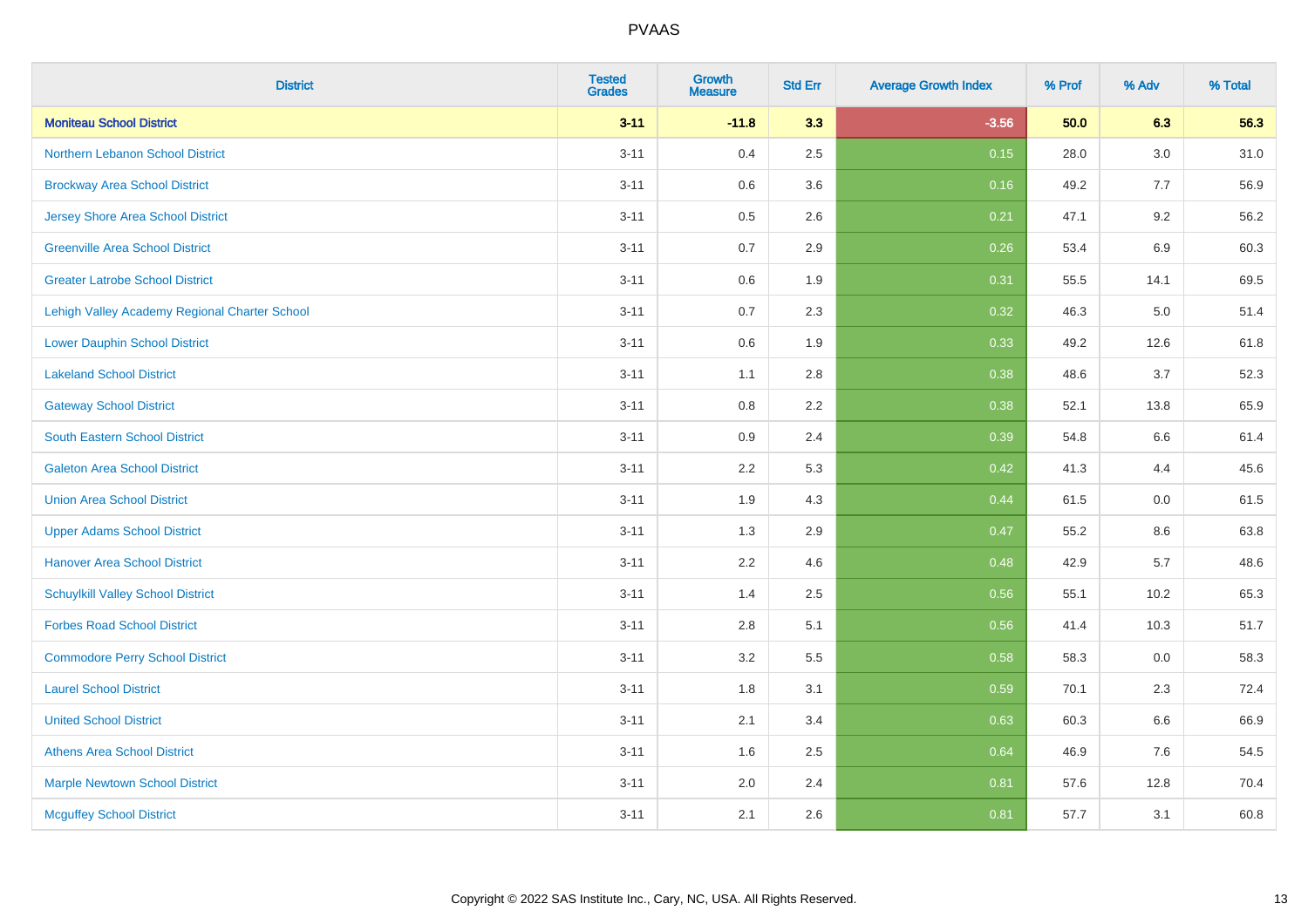| <b>District</b>                                | <b>Tested</b><br><b>Grades</b> | Growth<br><b>Measure</b> | <b>Std Err</b> | <b>Average Growth Index</b> | % Prof | % Adv   | % Total |
|------------------------------------------------|--------------------------------|--------------------------|----------------|-----------------------------|--------|---------|---------|
| <b>Moniteau School District</b>                | $3 - 11$                       | $-11.8$                  | 3.3            | $-3.56$                     | 50.0   | 6.3     | 56.3    |
| West Jefferson Hills School District           | $3 - 11$                       | 1.8                      | 2.1            | 0.88                        | 55.7   | 20.8    | 76.4    |
| South Fayette Township School District         | $3 - 11$                       | 1.7                      | 2.0            | 0.88                        | 61.0   | 26.5    | 87.6    |
| <b>Bedford Area School District</b>            | $3 - 11$                       | 2.5                      | 2.6            | 0.93                        | 48.5   | 10.0    | 58.5    |
| Northwestern Lehigh School District            | $3 - 11$                       | 2.2                      | 2.3            | 0.93                        | 53.3   | 9.7     | 63.0    |
| <b>Keystone School District</b>                | $3 - 11$                       | 3.1                      | 3.3            | 0.94                        | 50.6   | 6.5     | 57.1    |
| <b>Baldwin-Whitehall School District</b>       | $3 - 11$                       | 1.8                      | 1.9            | 0.94                        | 58.6   | $8.6\,$ | 67.1    |
| <b>Clairton City School District</b>           | $3 - 11$                       | 3.5                      | 3.7            | 0.95                        | 13.4   | 0.0     | 13.4    |
| <b>Lower Moreland Township School District</b> | $3 - 11$                       | 2.0                      | 2.2            | 0.95                        | 62.8   | 17.0    | 79.8    |
| <b>Berlin Brothersvalley School District</b>   | $3 - 11$                       | 4.0                      | 4.2            | 0.96                        | 48.8   | 14.0    | 62.8    |
| <b>Hopewell Area School District</b>           | $3 - 11$                       | 2.6                      | 2.7            | 0.97                        | 58.4   | 4.0     | 62.4    |
| <b>Bensalem Township School District</b>       | $3 - 11$                       | 1.6                      | 1.6            | 0.98                        | 38.8   | 8.3     | 47.1    |
| <b>Tunkhannock Area School District</b>        | $3 - 11$                       | 2.3                      | 2.2            | 1.01                        | 44.9   | 9.6     | 54.6    |
| <b>Manheim Central School District</b>         | $3 - 11$                       | 2.1                      | 2.1            | 1.01                        | 53.2   | 11.6    | 64.8    |
| <b>Franklin Regional School District</b>       | $3 - 11$                       | 2.0                      | 1.9            | 1.02                        | 66.7   | 15.5    | 82.1    |
| <b>Williamsport Area School District</b>       | $3 - 11$                       | 1.9                      | 1.8            | 1.04                        | 44.1   | 12.8    | 56.9    |
| <b>General Mclane School District</b>          | $3 - 11$                       | 3.1                      | 2.9            | 1.07                        | 62.3   | 4.9     | 67.2    |
| Meyersdale Area School District                | $3 - 11$                       | 4.2                      | 4.0            | 1.07                        | 43.1   | $6.9\,$ | 50.0    |
| <b>Leechburg Area School District</b>          | $3 - 11$                       | 4.4                      | 4.0            | 1.09                        | 47.8   | 19.6    | 67.4    |
| Morrisville Borough School District            | $3 - 11$                       | 4.8                      | 4.3            | 1.10                        | 30.2   | 2.3     | 32.6    |
| <b>Tidioute Community Charter School</b>       | $3 - 11$                       | 5.7                      | 5.1            | 1.11                        | 34.4   | 21.9    | 56.2    |
| Esperanza Cyber Charter School                 | $3 - 11$                       | 7.1                      | 6.1            | 1.16                        | 9.1    | 0.0     | 9.1     |
| <b>Central Cambria School District</b>         | $3 - 11$                       | 3.0                      | 2.5            | 1.17                        | 56.2   | 9.7     | 66.0    |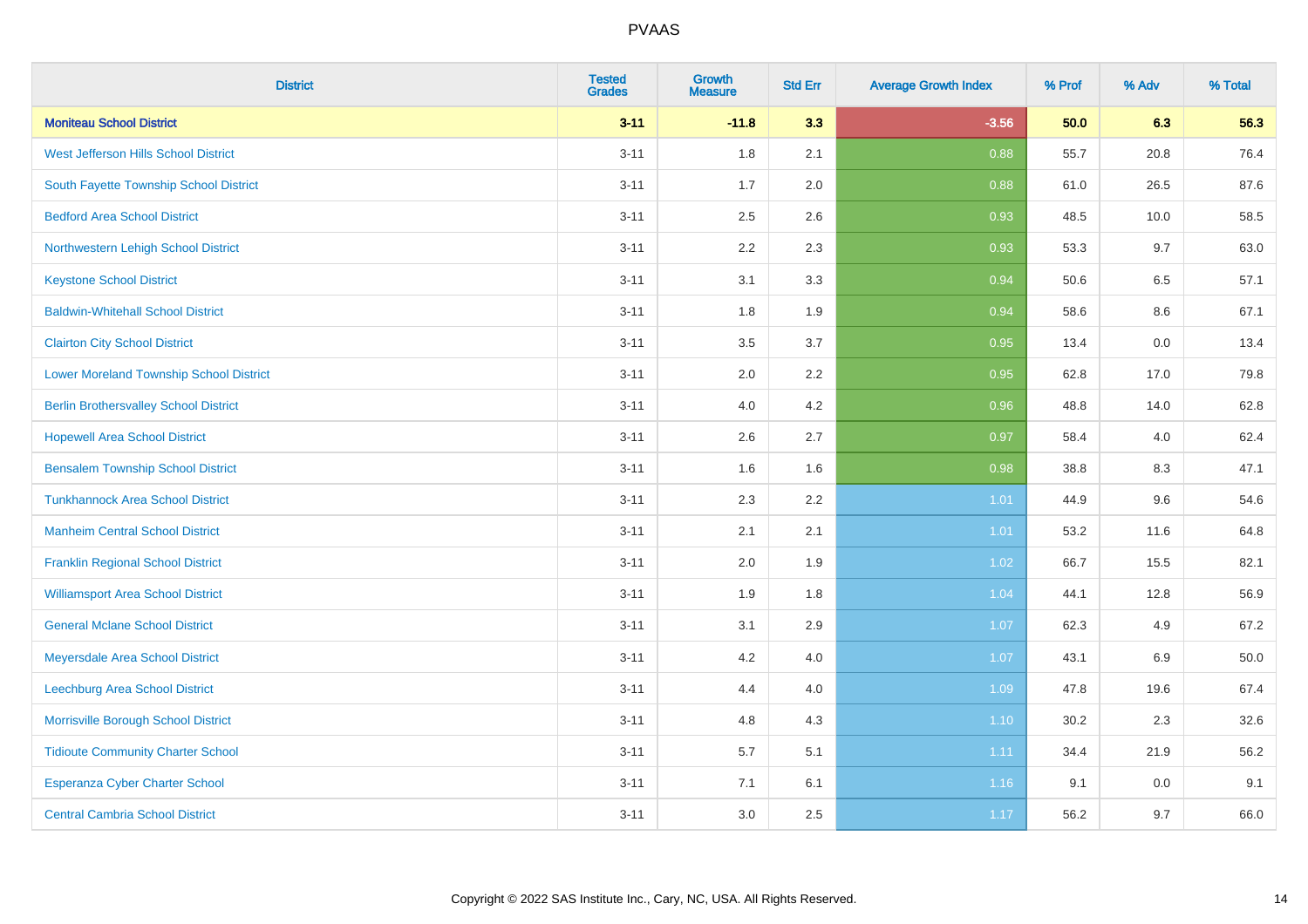| <b>District</b>                           | <b>Tested</b><br><b>Grades</b> | <b>Growth</b><br><b>Measure</b> | <b>Std Err</b> | <b>Average Growth Index</b> | % Prof | % Adv   | % Total |
|-------------------------------------------|--------------------------------|---------------------------------|----------------|-----------------------------|--------|---------|---------|
| <b>Moniteau School District</b>           | $3 - 11$                       | $-11.8$                         | 3.3            | $-3.56$                     | 50.0   | 6.3     | 56.3    |
| <b>Port Allegany School District</b>      | $3 - 11$                       | 4.4                             | 3.6            | 1.21                        | 28.1   | 9.4     | 37.5    |
| <b>Halifax Area School District</b>       | $3 - 11$                       | 4.7                             | 3.9            | 1.22                        | 61.5   | 9.6     | 71.2    |
| <b>Line Mountain School District</b>      | $3 - 11$                       | 4.1                             | 3.2            | 1.27                        | 52.9   | $9.2\,$ | 62.1    |
| <b>Fairview School District</b>           | $3 - 11$                       | 3.4                             | 2.6            | 1.32                        | 57.2   | 17.6    | 74.8    |
| <b>Spring Cove School District</b>        | $3 - 11$                       | 3.4                             | 2.5            | 1.33                        | 47.8   | 12.7    | 60.4    |
| <b>Ligonier Valley School District</b>    | $3 - 11$                       | 4.2                             | 3.1            | 1.34                        | 59.1   | 10.3    | 69.5    |
| <b>Pottsgrove School District</b>         | $3 - 11$                       | 2.8                             | 2.0            | 1.35                        | 44.0   | 10.0    | 53.9    |
| <b>Methacton School District</b>          | $3 - 11$                       | 2.5                             | 1.7            | 1.43                        | 62.5   | 16.4    | 79.0    |
| <b>Towanda Area School District</b>       | $3 - 11$                       | 4.0                             | 2.8            | 1.44                        | 39.4   | 6.6     | 46.0    |
| <b>Punxsutawney Area School District</b>  | $3 - 11$                       | 4.2                             | 2.9            | 1.45                        | 55.0   | 5.5     | 60.6    |
| <b>Everett Area School District</b>       | $3 - 11$                       | 5.0                             | 3.4            | 1.47                        | 60.5   | 1.3     | 61.8    |
| New Brighton Area School District         | $3 - 11$                       | 4.6                             | 3.1            | 1.47                        | 60.9   | 5.8     | 66.7    |
| <b>Burrell School District</b>            | $3 - 11$                       | 4.5                             | 3.1            | 1.48                        | 58.5   | 13.8    | 72.3    |
| <b>Warrior Run School District</b>        | $3 - 11$                       | 4.6                             | 3.0            | 1.51                        | 40.9   | 8.1     | 49.0    |
| <b>Armstrong School District</b>          | $3 - 11$                       | 2.6                             | 1.7            | 1.53                        | 51.5   | 6.1     | 57.6    |
| <b>Pleasant Valley School District</b>    | $3 - 11$                       | 3.1                             | 2.0            | 1.57                        | 57.2   | 5.5     | 62.8    |
| Millersburg Area School District          | $3 - 11$                       | 6.2                             | 3.8            | 1.63                        | 51.8   | 7.4     | 59.3    |
| <b>Conrad Weiser Area School District</b> | $3 - 11$                       | 3.6                             | 2.2            | 1.63                        | 52.1   | 2.1     | 54.2    |
| <b>Central Bucks School District</b>      | $3 - 11$                       | 1.6                             | 0.9            | 1.66                        | 63.0   | 16.8    | 79.8    |
| <b>Reach Cyber Charter School</b>         | $3 - 11$                       | 8.1                             | 4.7            | 1.72                        | 42.4   | 4.6     | 47.0    |
| <b>Northgate School District</b>          | $3 - 11$                       | 6.3                             | 3.6            | 1.73                        | 53.3   | 16.7    | 70.0    |
| <b>Bentworth School District</b>          | $3 - 11$                       | 5.7                             | 3.2            | 1.75                        | 44.2   | 19.5    | 63.6    |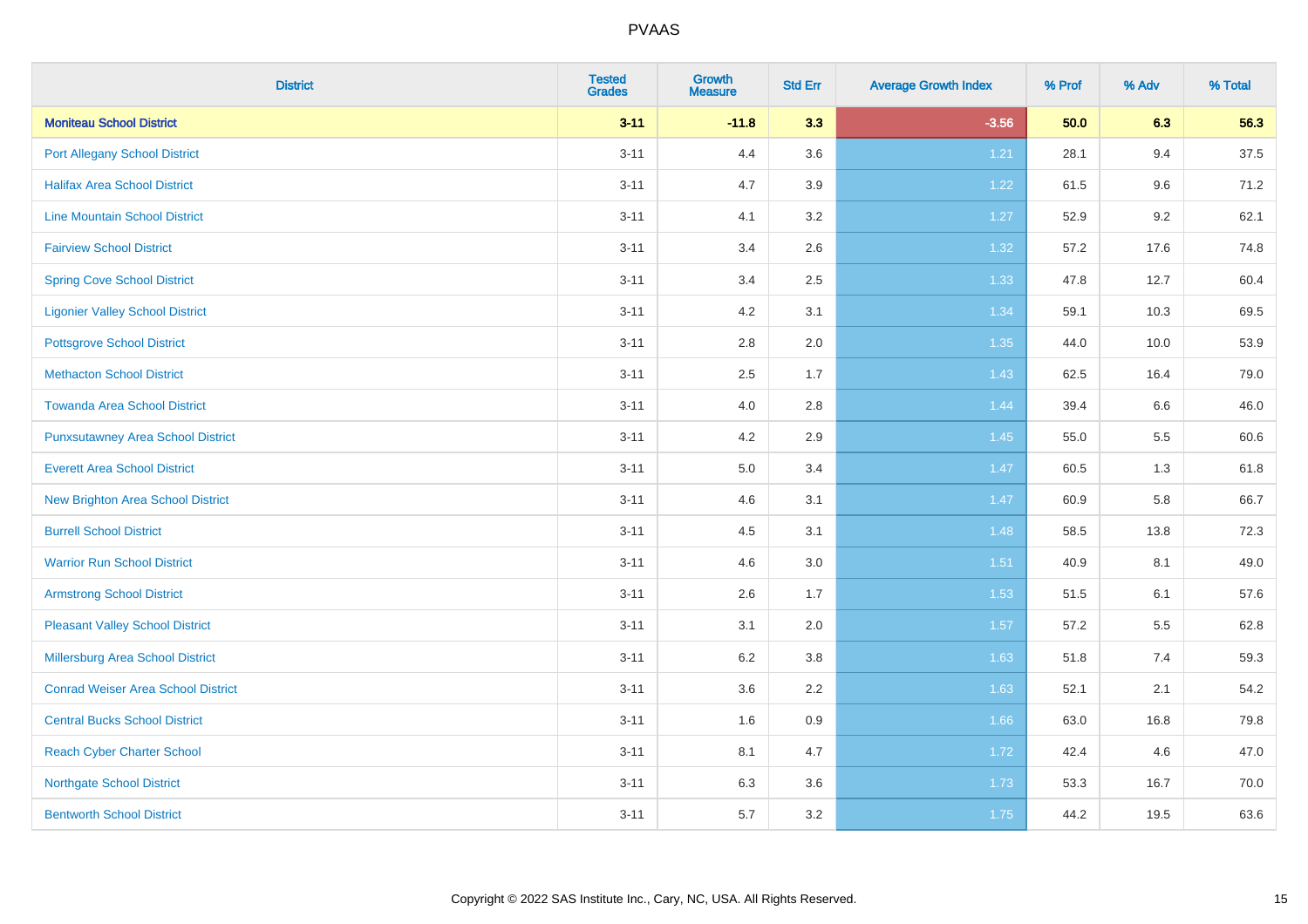| <b>District</b>                                  | <b>Tested</b><br><b>Grades</b> | <b>Growth</b><br><b>Measure</b> | <b>Std Err</b> | <b>Average Growth Index</b> | % Prof | % Adv | % Total |
|--------------------------------------------------|--------------------------------|---------------------------------|----------------|-----------------------------|--------|-------|---------|
| <b>Moniteau School District</b>                  | $3 - 11$                       | $-11.8$                         | 3.3            | $-3.56$                     | 50.0   | 6.3   | 56.3    |
| <b>Salisbury Township School District</b>        | $3 - 11$                       | 6.3                             | 3.6            | 1.77                        | 46.2   | 6.6   | 52.8    |
| York Academy Regional Charter School             | $3 - 11$                       | 9.0                             | 5.0            | 1.79                        | 55.2   | 0.0   | 55.2    |
| <b>Laurel Highlands School District</b>          | $3 - 11$                       | 4.3                             | 2.4            | 1.81                        | 44.9   | 9.6   | 54.5    |
| <b>Hanover Public School District</b>            | $3 - 11$                       | 5.2                             | 2.8            | 1.83                        | 52.2   | 14.4  | 66.7    |
| <b>Blacklick Valley School District</b>          | $3 - 11$                       | $8.0\,$                         | 4.3            | 1.85                        | 34.1   | 0.0   | 34.1    |
| <b>Uniontown Area School District</b>            | $3 - 11$                       | $6.0\,$                         | 3.2            | 1.87                        | 62.4   | 5.9   | 68.2    |
| <b>Sharon City School District</b>               | $3 - 11$                       | 4.9                             | 2.6            | 1.87                        | 48.2   | 5.3   | 53.4    |
| <b>Steel Valley School District</b>              | $3 - 11$                       | 6.5                             | 3.4            | 1.89                        | 50.7   | 5.6   | 56.3    |
| <b>Western Wayne School District</b>             | $3 - 11$                       | $5.6\,$                         | 2.9            | 1.93                        | 41.3   | 17.4  | 58.7    |
| <b>Blackhawk School District</b>                 | $3 - 11$                       | 4.7                             | 2.3            | 2.01                        | 55.8   | 8.8   | 64.6    |
| <b>Millcreek Township School District</b>        | $3 - 11$                       | 3.1                             | 1.5            | 2.06                        | 55.6   | 14.2  | 69.7    |
| <b>Coudersport Area School District</b>          | $3 - 11$                       | 7.7                             | 3.7            | 2.06                        | 55.7   | 8.2   | 63.9    |
| <b>Keystone Oaks School District</b>             | $3 - 11$                       | $5.5\,$                         | 2.6            | 2.07                        | 53.2   | 12.1  | 65.4    |
| Community Academy Of Philadelphia Charter School | $3 - 11$                       | 5.8                             | 2.7            | 2.12                        | 26.7   | 0.9   | 27.6    |
| Pennsylvania Leadership Charter School           | $3 - 11$                       | 4.6                             | 2.2            | 2.13                        | 55.4   | 11.2  | 66.7    |
| <b>Allegheny Valley School District</b>          | $3 - 11$                       | 8.5                             | 3.9            | 2.17                        | 53.1   | 12.2  | 65.3    |
| <b>Carlynton School District</b>                 | $3 - 11$                       | 7.3                             | 3.3            | 2.22                        | 41.0   | 10.5  | 51.6    |
| <b>Agora Cyber Charter School</b>                | $3 - 11$                       | 5.8                             | 2.6            | 2.28                        | 42.8   | 6.6   | 49.4    |
| <b>Wilson Area School District</b>               | $3 - 11$                       | 6.0                             | 2.6            | 2.30                        | 48.7   | 8.5   | 57.2    |
| <b>Brookville Area School District</b>           | $3 - 11$                       | 6.9                             | 3.0            | 2.30                        | 55.2   | 15.6  | 70.8    |
| <b>Richland School District</b>                  | $3 - 11$                       | 6.7                             | 2.9            | 2.33                        | 62.2   | 19.2  | 81.4    |
| <b>Governor Mifflin School District</b>          | $3 - 11$                       | 4.1                             | 1.8            | 2.33                        | 42.5   | 7.2   | 49.7    |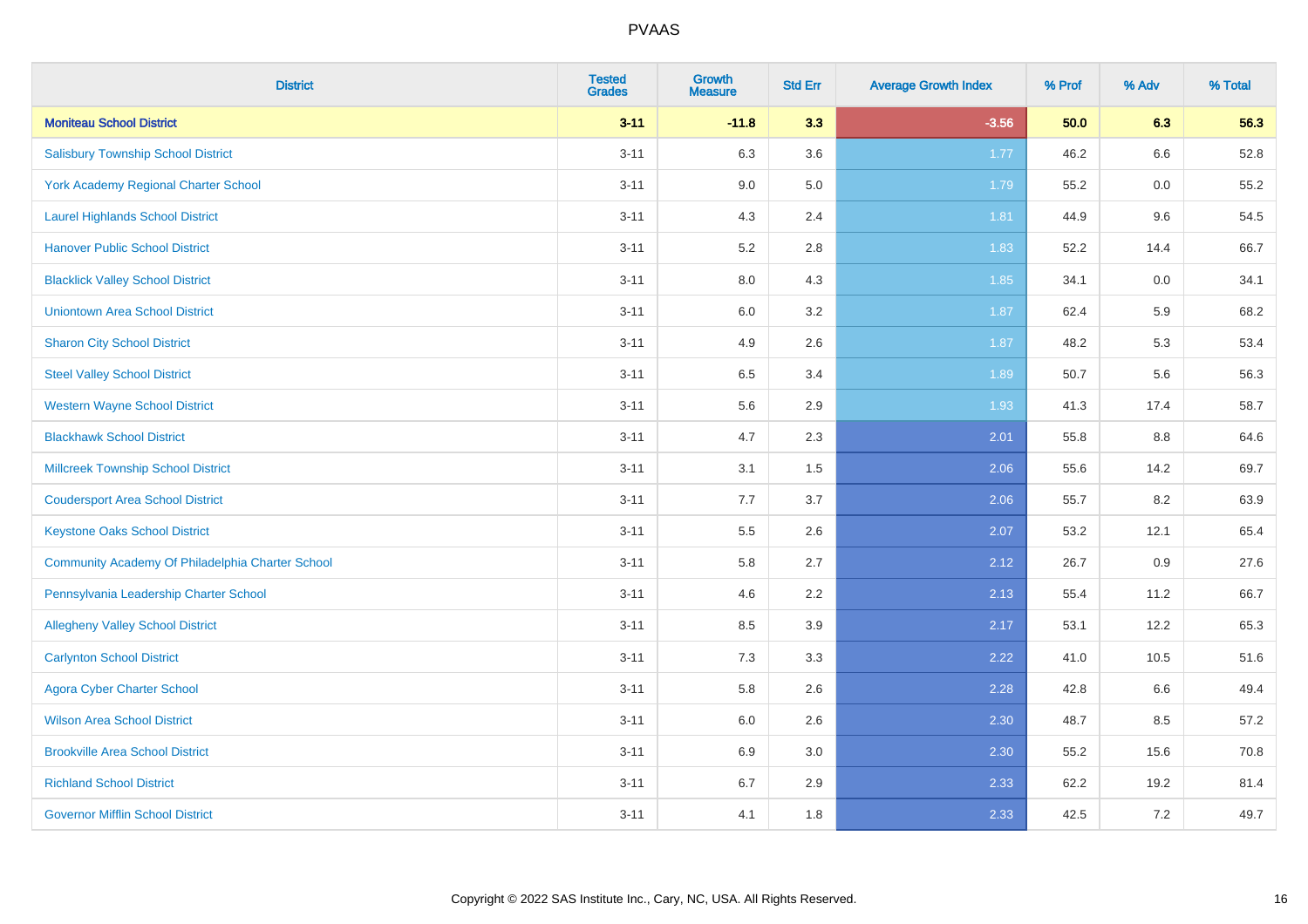| <b>District</b>                             | <b>Tested</b><br><b>Grades</b> | <b>Growth</b><br><b>Measure</b> | <b>Std Err</b> | <b>Average Growth Index</b> | % Prof | % Adv | % Total |
|---------------------------------------------|--------------------------------|---------------------------------|----------------|-----------------------------|--------|-------|---------|
| <b>Moniteau School District</b>             | $3 - 11$                       | $-11.8$                         | 3.3            | $-3.56$                     | 50.0   | 6.3   | 56.3    |
| <b>Franklin Area School District</b>        | $3 - 11$                       | 6.6                             | 2.8            | 2.34                        | 48.2   | 4.5   | 52.7    |
| <b>Hampton Township School District</b>     | $3 - 11$                       | 5.1                             | 2.2            | 2.35                        | 54.0   | 28.2  | 82.2    |
| <b>New Foundations Charter School</b>       | $3 - 11$                       | 5.4                             | 2.2            | 2.41                        | 47.2   | 2.5   | 49.8    |
| <b>Wattsburg Area School District</b>       | $3 - 11$                       | 6.5                             | 2.7            | 2.43                        | 42.7   | 7.6   | 50.3    |
| <b>Belle Vernon Area School District</b>    | $3 - 11$                       | 6.5                             | 2.6            | 2.44                        | 55.6   | 11.1  | 66.7    |
| Wilmington Area School District             | $3 - 11$                       | $7.5\,$                         | 3.0            | 2.48                        | 55.1   | 5.1   | 60.2    |
| <b>Shenandoah Valley School District</b>    | $3 - 11$                       | 9.7                             | 3.9            | 2.49                        | 28.3   | 5.0   | 33.3    |
| Northampton Area School District            | $3 - 11$                       | 4.0                             | 1.6            | 2.51                        | 52.3   | 10.8  | 63.1    |
| <b>Clarion Area School District</b>         | $3 - 11$                       | 10.3                            | 4.1            | 2.51                        | 45.4   | 14.6  | 60.0    |
| Renaissance Academy Charter School          | $3 - 11$                       | 8.3                             | 3.3            | 2.54                        | 45.6   | 22.8  | 68.4    |
| New Hope-Solebury School District           | $3 - 11$                       | 7.5                             | 2.9            | 2.57                        | 68.2   | 22.7  | 90.9    |
| <b>Penncrest School District</b>            | $3 - 11$                       | 5.7                             | 2.2            | 2.57                        | 47.2   | 7.1   | 54.3    |
| <b>Kennett Consolidated School District</b> | $3 - 11$                       | 4.8                             | 1.8            | 2.61                        | 52.5   | 10.7  | 63.2    |
| <b>Spring Grove Area School District</b>    | $3 - 11$                       | 5.6                             | 2.1            | 2.68                        | 55.1   | 15.0  | 70.1    |
| <b>Homer-Center School District</b>         | $3 - 11$                       | 9.7                             | 3.6            | 2.70                        | 45.1   | 17.2  | 62.3    |
| <b>Warwick School District</b>              | $3 - 11$                       | $5.2\,$                         | 1.9            | 2.76                        | 46.4   | 17.0  | 63.3    |
| <b>Peters Township School District</b>      | $3 - 11$                       | 5.0                             | 1.8            | 2.76                        | 59.8   | 26.1  | 85.9    |
| <b>Jenkintown School District</b>           | $3 - 11$                       | 12.5                            | 4.4            | 2.84                        | 54.6   | 29.6  | 84.1    |
| <b>Stroudsburg Area School District</b>     | $3 - 11$                       | 5.5                             | 1.9            | 2.88                        | 48.1   | 4.2   | 52.3    |
| <b>Hollidaysburg Area School District</b>   | $3 - 11$                       | 6.0                             | 2.1            | 2.88                        | 57.1   | 12.3  | 69.4    |
| Palmyra Area School District                | $3 - 11$                       | 5.6                             | 1.9            | 2.96                        | 56.4   | 15.6  | 72.0    |
| Montgomery Area School District             | $3 - 11$                       | 10.7                            | 3.6            | 2.96                        | 48.7   | 12.4  | 61.1    |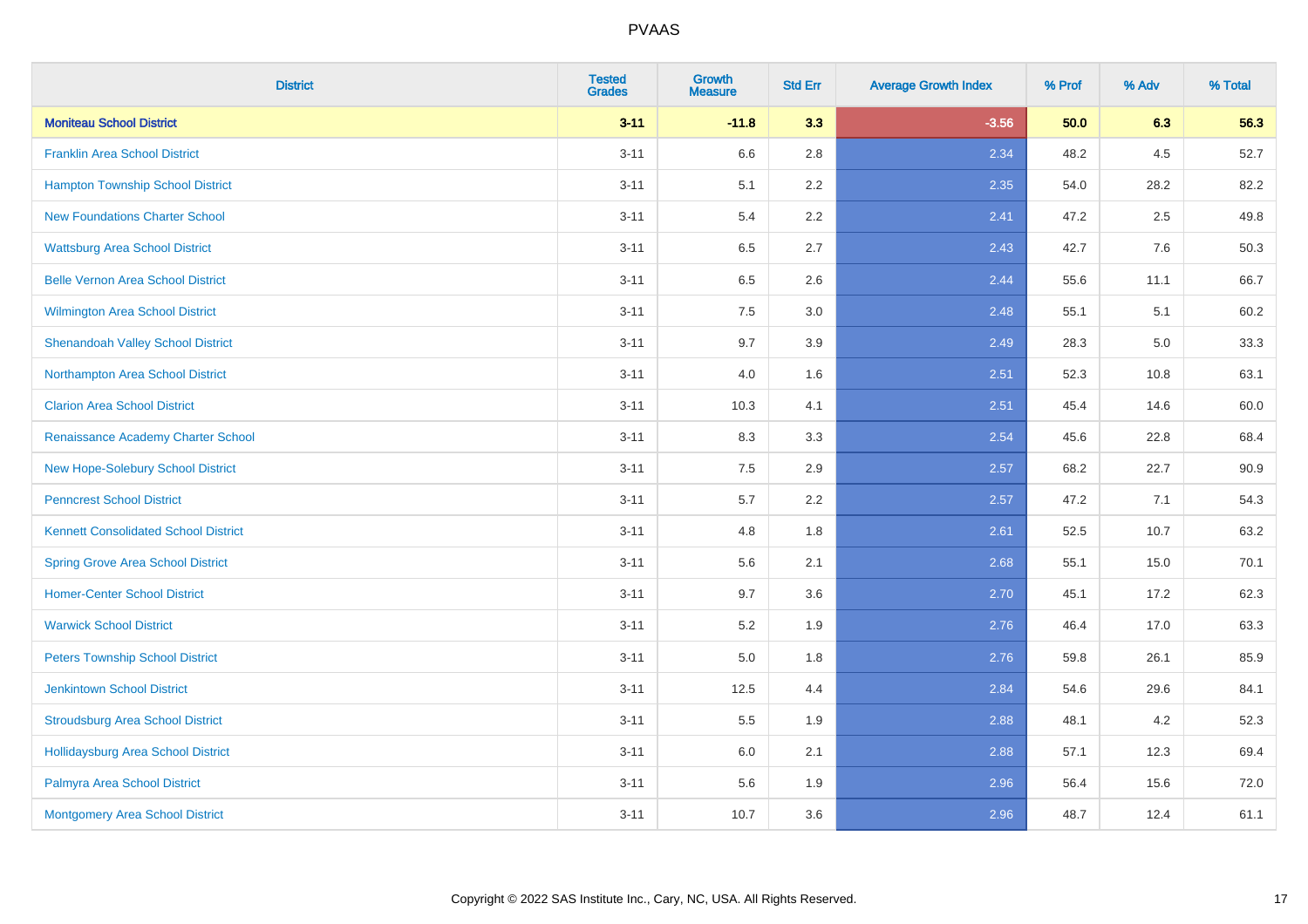| <b>District</b>                                | <b>Tested</b><br><b>Grades</b> | Growth<br><b>Measure</b> | <b>Std Err</b> | <b>Average Growth Index</b> | % Prof | % Adv | % Total |
|------------------------------------------------|--------------------------------|--------------------------|----------------|-----------------------------|--------|-------|---------|
| <b>Moniteau School District</b>                | $3 - 11$                       | $-11.8$                  | 3.3            | $-3.56$                     | 50.0   | 6.3   | 56.3    |
| <b>Neshaminy School District</b>               | $3 - 11$                       | 4.0                      | 1.3            | 3.02                        | 58.7   | 9.5   | 68.2    |
| <b>Northeastern York School District</b>       | $3 - 11$                       | 5.9                      | 2.0            | 3.03                        | 51.1   | 16.6  | 67.6    |
| Northern Cambria School District               | $3 - 11$                       | 10.0                     | 3.3            | 3.04                        | 47.4   | 5.1   | 52.6    |
| Saint Marys Area School District               | $3 - 11$                       | 7.8                      | 2.6            | 3.04                        | 57.0   | 8.2   | 65.2    |
| <b>Connellsville Area School District</b>      | $3 - 11$                       | 6.1                      | 2.0            | 3.05                        | 45.4   | 7.8   | 53.2    |
| <b>Ephrata Area School District</b>            | $3 - 11$                       | 5.6                      | 1.8            | 3.12                        | 54.7   | 9.5   | 64.2    |
| <b>Avon Grove Charter School</b>               | $3 - 11$                       | 9.0                      | 2.9            | 3.13                        | 58.8   | 16.7  | 75.5    |
| <b>Bethel Park School District</b>             | $3 - 11$                       | 5.6                      | 1.8            | 3.18                        | 65.3   | 18.6  | 83.9    |
| <b>Jamestown Area School District</b>          | $3 - 11$                       | 13.5                     | 4.2            | 3.19                        | 64.4   | 13.3  | 77.8    |
| <b>Sayre Area School District</b>              | $3 - 11$                       | 11.2                     | 3.5            | 3.20                        | 52.2   | 7.5   | 59.7    |
| <b>Wayne Highlands School District</b>         | $3 - 11$                       | 7.8                      | 2.4            | 3.23                        | 52.3   | 13.1  | 65.4    |
| <b>East Penn School District</b>               | $3 - 11$                       | 4.1                      | 1.3            | 3.27                        | 55.8   | 11.5  | 67.3    |
| Mechanicsburg Area School District             | $3 - 11$                       | 5.9                      | 1.8            | 3.29                        | 57.2   | 13.7  | 70.9    |
| <b>Central Dauphin School District</b>         | $3 - 11$                       | 4.4                      | 1.3            | 3.32                        | 53.3   | 7.4   | 60.7    |
| <b>Mastery Charter School - Hardy Williams</b> | $3 - 11$                       | 11.4                     | 3.4            | 3.33                        | 44.3   | 5.7   | 50.0    |
| Pennsylvania Virtual Charter School            | $3 - 11$                       | 11.8                     | 3.5            | 3.37                        | 56.5   | 11.1  | 67.6    |
| <b>School Lane Charter School</b>              | $3 - 11$                       | 12.4                     | 3.6            | 3.43                        | 59.1   | 9.8   | 68.9    |
| <b>Whitehall-Coplay School District</b>        | $3 - 11$                       | 6.1                      | 1.8            | 3.45                        | 49.3   | 7.4   | 56.6    |
| Hamburg Area School District                   | $3 - 11$                       | 8.9                      | 2.5            | 3.63                        | 43.5   | 8.2   | 51.7    |
| <b>Eastern York School District</b>            | $3 - 11$                       | 9.6                      | 2.6            | 3.71                        | 56.3   | 12.6  | 68.9    |
| <b>Midd-West School District</b>               | $3 - 11$                       | 10.3                     | 2.7            | 3.80                        | 58.0   | 13.4  | 71.4    |
| <b>Octorara Area School District</b>           | $3 - 11$                       | 9.1                      | 2.4            | 3.82                        | 52.1   | 8.5   | 60.6    |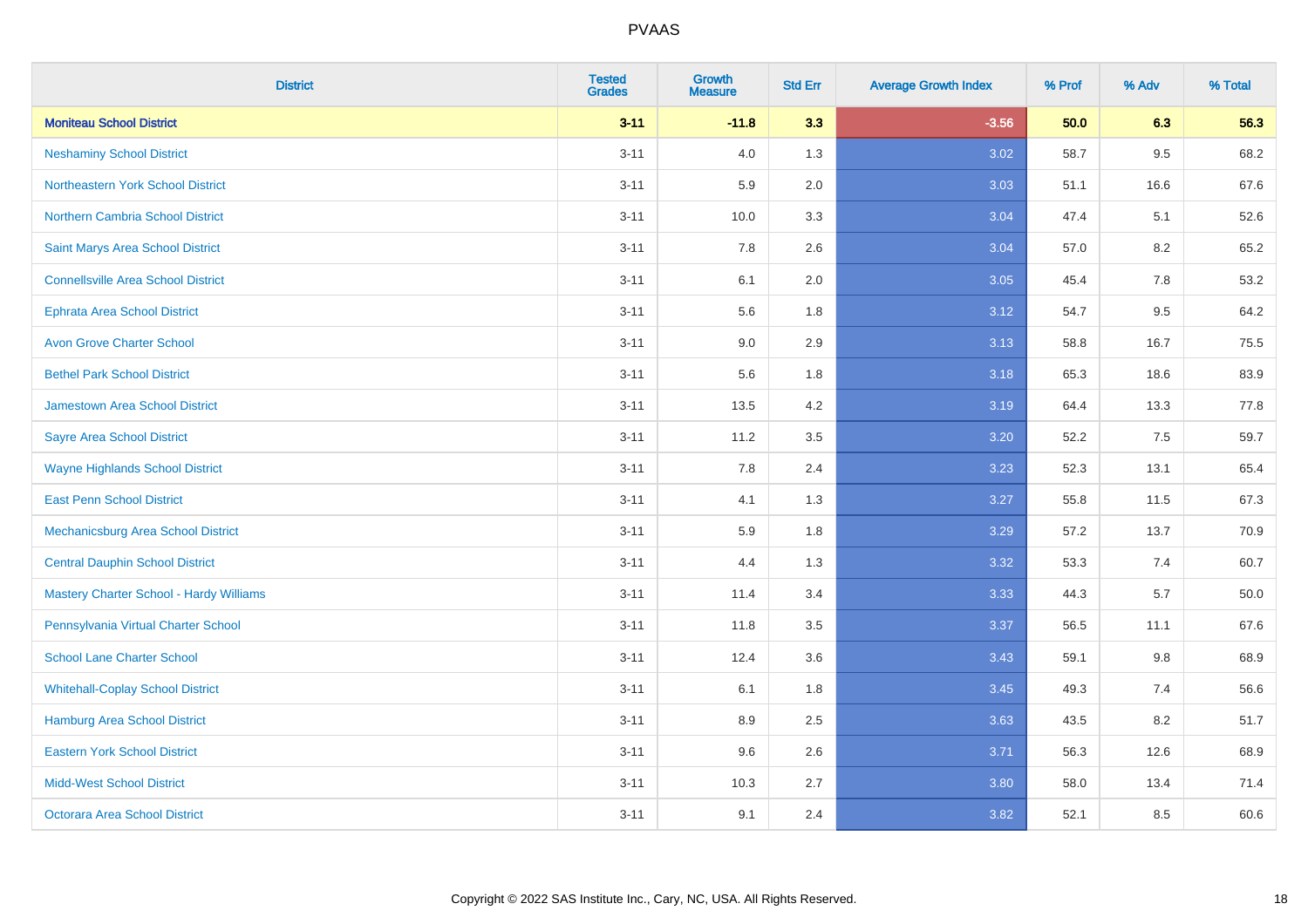| <b>District</b>                               | <b>Tested</b><br><b>Grades</b> | <b>Growth</b><br><b>Measure</b> | <b>Std Err</b> | <b>Average Growth Index</b> | % Prof | % Adv | % Total |
|-----------------------------------------------|--------------------------------|---------------------------------|----------------|-----------------------------|--------|-------|---------|
| <b>Moniteau School District</b>               | $3 - 11$                       | $-11.8$                         | 3.3            | $-3.56$                     | 50.0   | 6.3   | 56.3    |
| <b>Eastern Lebanon County School District</b> | $3 - 11$                       | 8.6                             | 2.2            | 3.84                        | 48.8   | 11.4  | 60.3    |
| Lake-Lehman School District                   | $3 - 11$                       | 10.8                            | 2.7            | 3.93                        | 55.3   | 7.9   | 63.2    |
| <b>Greenwood School District</b>              | $3 - 11$                       | 15.9                            | 3.9            | 4.11                        | 50.0   | 25.0  | 75.0    |
| <b>Moon Area School District</b>              | $3 - 11$                       | 8.2                             | 1.9            | 4.25                        | 58.7   | 18.5  | 77.2    |
| <b>Parkland School District</b>               | $3 - 11$                       | 5.3                             | 1.2            | 4.30                        | 58.0   | 22.3  | 80.4    |
| <b>Iroquois School District</b>               | $3 - 11$                       | 13.1                            | 3.0            | 4.35                        | 48.2   | 7.8   | 56.0    |
| <b>Spring-Ford Area School District</b>       | $3 - 11$                       | 6.0                             | 1.3            | 4.46                        | 60.8   | 16.5  | 77.4    |
| Northern Bedford County School District       | $3 - 11$                       | 16.5                            | 3.6            | 4.58                        | 51.7   | 20.0  | 71.7    |
| <b>Littlestown Area School District</b>       | $3 - 11$                       | 11.4                            | 2.5            | 4.62                        | 55.2   | 10.4  | 65.6    |
| <b>Conestoga Valley School District</b>       | $3 - 11$                       | 8.7                             | 1.8            | 4.69                        | 60.3   | 13.5  | 73.8    |
| <b>Derry Area School District</b>             | $3 - 11$                       | 13.2                            | 2.8            | 4.69                        | 60.0   | 12.5  | 72.5    |
| <b>Fort Leboeuf School District</b>           | $3 - 11$                       | 11.7                            | 2.5            | 4.73                        | 48.5   | 21.1  | 69.6    |
| <b>Shippensburg Area School District</b>      | $3 - 11$                       | 9.3                             | 1.9            | 4.84                        | 53.1   | 10.2  | 63.3    |
| <b>York Suburban School District</b>          | $3 - 11$                       | 10.1                            | 2.1            | 4.91                        | 53.5   | 27.8  | 81.3    |
| <b>West Perry School District</b>             | $3 - 11$                       | 12.5                            | 2.5            | 4.99                        | 56.6   | 8.4   | 65.0    |
| <b>Cornwall-Lebanon School District</b>       | $3 - 11$                       | 8.3                             | 1.6            | 5.08                        | 47.2   | 8.4   | 55.6    |
| <b>Cocalico School District</b>               | $3 - 11$                       | 10.6                            | 2.0            | 5.18                        | 50.8   | 14.1  | 64.8    |
| <b>Haverford Township School District</b>     | $3 - 11$                       | 8.0                             | 1.5            | 5.27                        | 53.0   | 25.5  | 78.6    |
| Fox Chapel Area School District               | $3 - 11$                       | 9.8                             | 1.8            | 5.36                        | 56.6   | 28.6  | 85.2    |
| <b>Mifflin County School District</b>         | $3 - 11$                       | 9.1                             | 1.7            | 5.49                        | 47.1   | 6.7   | 53.8    |
| <b>Unionville-Chadds Ford School District</b> | $3 - 11$                       | 17.1                            | 3.1            | 5.51                        | 68.1   | 13.2  | 81.3    |
| <b>Mountain View School District</b>          | $3 - 11$                       | 20.9                            | 3.5            | 5.91                        | 57.8   | 20.3  | 78.1    |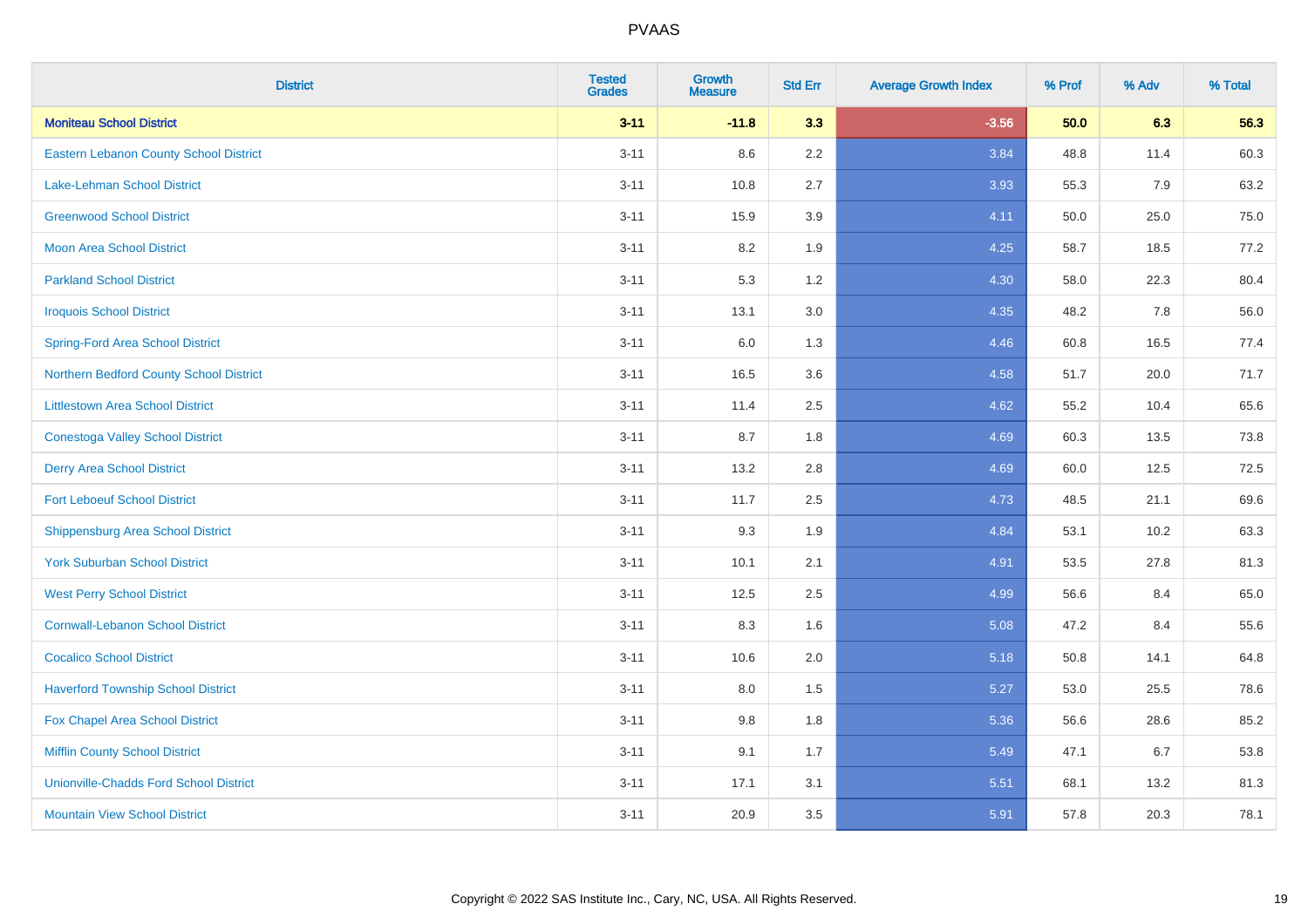| <b>District</b>                             | <b>Tested</b><br><b>Grades</b> | Growth<br><b>Measure</b> | <b>Std Err</b> | <b>Average Growth Index</b> | % Prof | % Adv | % Total |
|---------------------------------------------|--------------------------------|--------------------------|----------------|-----------------------------|--------|-------|---------|
| <b>Moniteau School District</b>             | $3 - 11$                       | $-11.8$                  | 3.3            | $-3.56$                     | 50.0   | 6.3   | 56.3    |
| <b>Saucon Valley School District</b>        | $3 - 11$                       | 14.7                     | 2.5            | 5.98                        | 48.7   | 20.2  | 69.0    |
| <b>Abington Heights School District</b>     | $3 - 11$                       | 13.5                     | 2.2            | 6.27                        | 58.3   | 16.2  | 74.5    |
| <b>Pine-Richland School District</b>        | $3 - 11$                       | 11.5                     | 1.8            | 6.31                        | 60.6   | 24.4  | 85.0    |
| <b>Deer Lakes School District</b>           | $3 - 11$                       | 17.0                     | 2.7            | 6.32                        | 61.5   | 16.4  | 77.9    |
| <b>Hazleton Area School District</b>        | $3 - 11$                       | 9.6                      | 1.4            | 6.77                        | 45.0   | 7.8   | 52.9    |
| <b>Southern York County School District</b> | $3 - 11$                       | 14.2                     | 2.1            | 6.91                        | 55.1   | 18.1  | 73.1    |
| <b>Delaware Valley School District</b>      | $3 - 11$                       | 12.6                     | 1.8            | 6.93                        | 55.2   | 16.2  | 71.4    |
| <b>Reading School District</b>              | $3 - 11$                       | 10.1                     | 1.4            | 7.25                        | 24.7   | 2.4   | 27.2    |
| <b>Valley View School District</b>          | $3 - 11$                       | 18.1                     | 2.4            | 7.42                        | 53.7   | 14.7  | 68.4    |
| Pennsylvania Cyber Charter School           | $3 - 11$                       | 11.6                     | 1.5            | 7.54                        | 46.3   | 5.0   | 51.3    |
| <b>Upper Merion Area School District</b>    | $3 - 11$                       | 15.3                     | 2.0            | 7.62                        | 59.3   | 19.3  | 78.6    |
| <b>Council Rock School District</b>         | $3 - 11$                       | 8.9                      | 1.2            | 7.65                        | 62.8   | 16.6  | 79.4    |
| <b>Penn-Trafford School District</b>        | $3 - 11$                       | 13.4                     | 1.7            | 7.87                        | 62.3   | 21.9  | 84.2    |
| <b>Pennsbury School District</b>            | $3 - 11$                       | 11.7                     | 1.5            | 7.90                        | 60.1   | 21.3  | 81.3    |
| <b>Great Valley School District</b>         | $3 - 11$                       | 15.0                     | 1.9            | 7.98                        | 50.0   | 35.0  | 85.0    |
| Northern York County School District        | $3 - 11$                       | 15.6                     | 2.0            | 7.98                        | 57.4   | 11.5  | 68.8    |
| <b>Springfield School District</b>          | $3 - 11$                       | 13.8                     | 1.7            | 7.99                        | 60.9   | 21.5  | 82.4    |
| <b>Bethlehem Area School District</b>       | $3 - 11$                       | 9.3                      | 1.1            | 8.15                        | 44.7   | 12.0  | 56.7    |
| <b>Colonial School District</b>             | $3 - 11$                       | 14.0                     | 1.7            | 8.21                        | 60.2   | 19.6  | 79.8    |
| <b>Souderton Area School District</b>       | $3 - 11$                       | 12.4                     | 1.5            | 8.28                        | 61.7   | 15.2  | 76.9    |
| <b>North Penn School District</b>           | $3 - 11$                       | 9.1                      | 1.1            | 8.36                        | 55.8   | 17.0  | 72.8    |
| <b>Dallastown Area School District</b>      | $3 - 11$                       | 13.5                     | 1.5            | 8.84                        | 56.0   | 17.9  | 73.8    |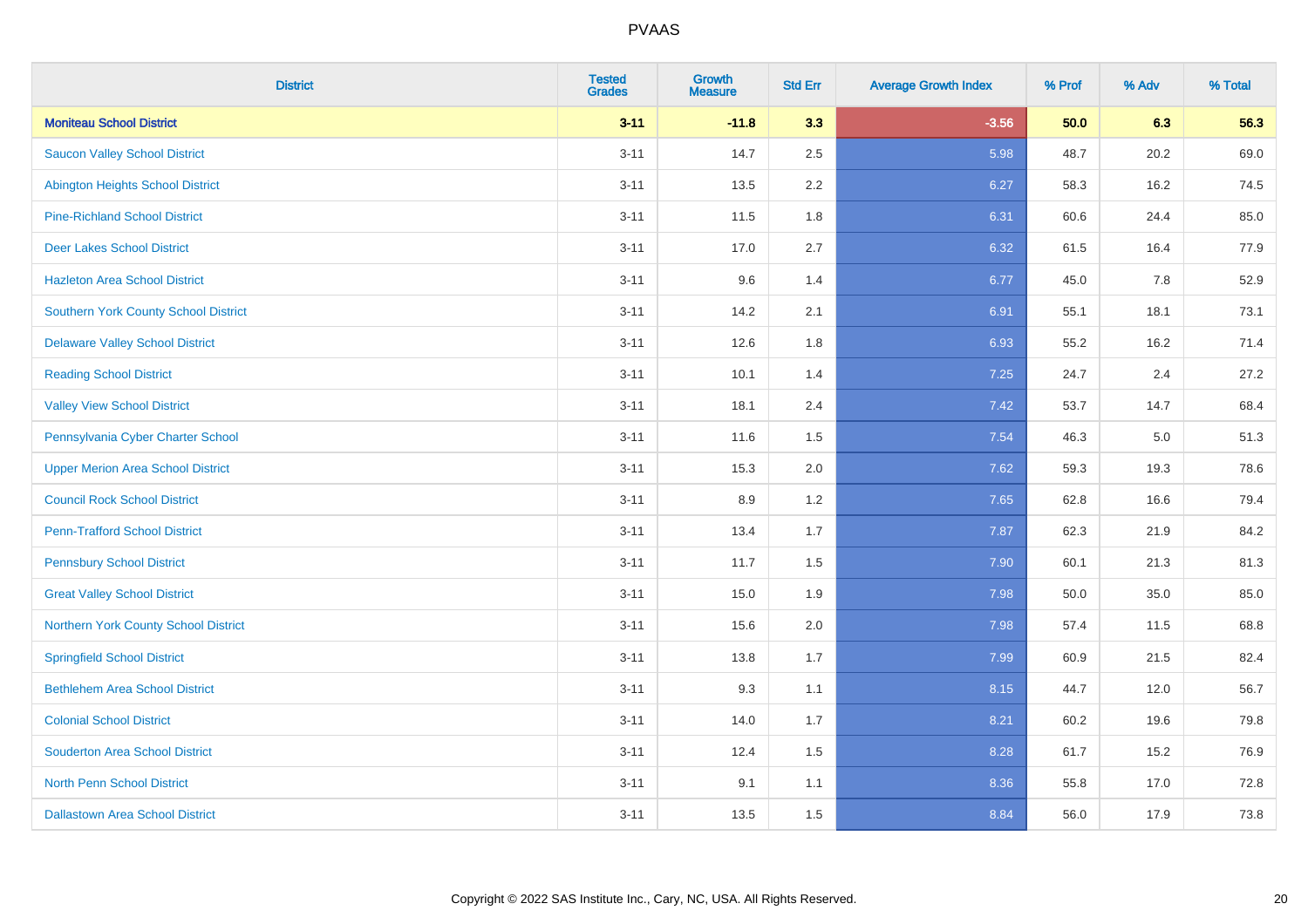| <b>District</b>                           | <b>Tested</b><br><b>Grades</b> | Growth<br><b>Measure</b> | <b>Std Err</b> | <b>Average Growth Index</b> | % Prof | % Adv   | % Total |
|-------------------------------------------|--------------------------------|--------------------------|----------------|-----------------------------|--------|---------|---------|
| <b>Moniteau School District</b>           | $3 - 11$                       | $-11.8$                  | 3.3            | $-3.56$                     | 50.0   | 6.3     | 56.3    |
| <b>Norwin School District</b>             | $3 - 11$                       | 18.0                     | 1.7            | 10.37                       | 58.5   | 27.0    | 85.4    |
| <b>West Chester Area School District</b>  | $3 - 11$                       | 12.6                     | 1.2            | 10.38                       | 66.8   | 20.2    | 87.0    |
| <b>Upper Saint Clair School District</b>  | $3 - 11$                       | 18.5                     | 1.7            | 10.65                       | 61.8   | 30.1    | 91.9    |
| Downingtown Area School District          | $3 - 11$                       | 12.1                     | 1.1            | 10.67                       | 60.0   | 23.5    | 83.6    |
| <b>Upper Perkiomen School District</b>    | $3 - 11$                       | 22.1                     | 2.1            | 10.74                       | 57.7   | 13.2    | 70.9    |
| <b>North Allegheny School District</b>    | $3 - 11$                       | 17.4                     | 1.3            | 13.52                       | 59.5   | 28.1    | 87.6    |
| <b>State College Area School District</b> | $3 - 11$                       | 20.5                     | 1.4            | 14.33                       | 58.0   | 25.9    | 84.0    |
| <b>Lower Merion School District</b>       | $3 - 11$                       | 19.0                     | 1.3            | 14.93                       | 55.6   | 29.9    | 85.5    |
| <b>York City School District</b>          | $3 - 12$                       | $-28.9$                  | 2.1            | $-13.59$                    | 6.0    | 0.3     | $6.2\,$ |
| <b>Lancaster School District</b>          | $3 - 12$                       | $-15.8$                  | 1.5            | $-10.90$                    | 14.6   | 2.3     | 16.9    |
| <b>Erie City School District</b>          | $3 - 12$                       | $-14.5$                  | 1.6            | $-9.26$                     | 25.4   | 3.0     | 28.4    |
| Norristown Area School District           | $3 - 12$                       | $-12.8$                  | 1.6            | $-7.98$                     | 23.5   | 2.3     | 25.7    |
| <b>Tulpehocken Area School District</b>   | $3 - 12$                       | $-13.7$                  | 2.8            | $-4.81$                     | 36.7   | 2.8     | 39.4    |
| <b>Penns Manor Area School District</b>   | $3 - 12$                       | $-17.0$                  | 3.7            | $-4.52$                     | 29.7   | 3.1     | 32.8    |
| <b>Annville-Cleona School District</b>    | $3 - 12$                       | $-12.1$                  | 2.7            | $-4.46$                     | 34.9   | $7.8\,$ | 42.6    |
| Lampeter-Strasburg School District        | $3 - 12$                       | $-8.6$                   | 2.0            | $-4.33$                     | 55.1   | 9.8     | 64.8    |
| <b>West Mifflin Area School District</b>  | $3 - 12$                       | $-12.3$                  | 2.9            | $-4.22$                     | 39.7   | 10.3    | 50.0    |
| Catasauqua Area School District           | $3 - 12$                       | $-12.1$                  | 3.0            | $-4.00$                     | 36.8   | 7.6     | 44.3    |
| <b>Bradford Area School District</b>      | $3 - 12$                       | $-9.3$                   | 2.4            | $-3.87$                     | 45.8   | 8.3     | 54.2    |
| Northern Lehigh School District           | $3 - 12$                       | $-10.4$                  | 2.7            | $-3.82$                     | 28.0   | 9.3     | 37.3    |
| <b>Interboro School District</b>          | $3 - 12$                       | $-7.3$                   | 2.1            | $-3.43$                     | 46.6   | 4.8     | 51.4    |
| <b>Tamaqua Area School District</b>       | $3 - 12$                       | $-8.2$                   | 2.5            | $-3.24$                     | 44.5   | 1.9     | 46.4    |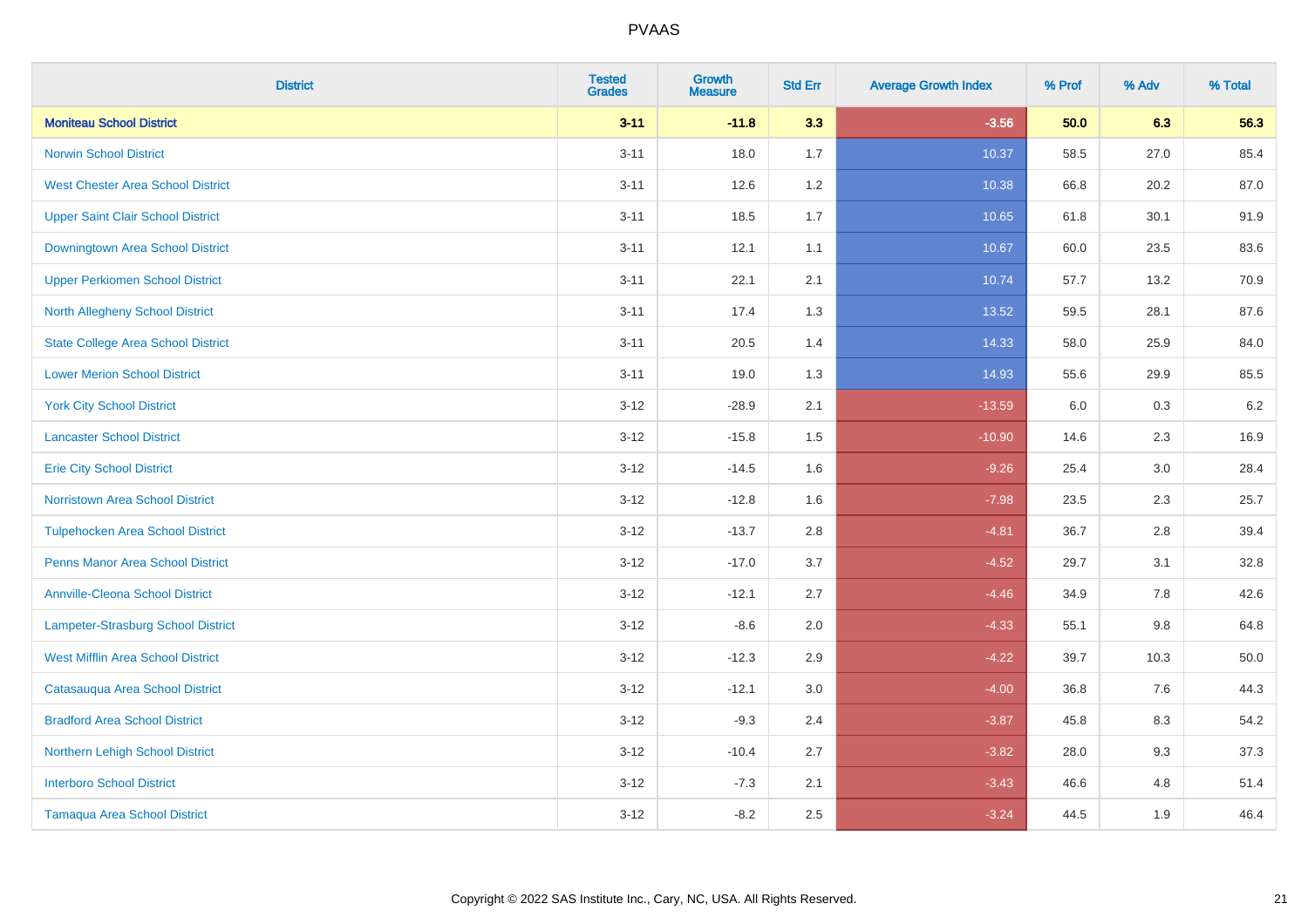| <b>District</b>                                 | <b>Tested</b><br><b>Grades</b> | <b>Growth</b><br><b>Measure</b> | <b>Std Err</b> | <b>Average Growth Index</b> | % Prof | % Adv   | % Total |
|-------------------------------------------------|--------------------------------|---------------------------------|----------------|-----------------------------|--------|---------|---------|
| <b>Moniteau School District</b>                 | $3 - 11$                       | $-11.8$                         | 3.3            | $-3.56$                     | 50.0   | 6.3     | 56.3    |
| <b>Waynesboro Area School District</b>          | $3 - 12$                       | $-6.1$                          | 1.9            | $-3.20$                     | 50.0   | 6.8     | 56.8    |
| <b>Conneaut School District</b>                 | $3 - 12$                       | $-7.5$                          | 2.6            | $-2.91$                     | 38.4   | 7.4     | 45.8    |
| <b>Easton Area School District</b>              | $3 - 12$                       | $-4.1$                          | 1.4            | $-2.91$                     | 39.9   | 4.0     | 43.9    |
| <b>Union City Area School District</b>          | $3 - 12$                       | $-10.2$                         | 3.6            | $-2.87$                     | 42.9   | 3.2     | 46.0    |
| <b>Northern Potter School District</b>          | $3 - 12$                       | $-13.1$                         | 4.6            | $-2.84$                     | 37.5   | $0.0\,$ | 37.5    |
| <b>Quakertown Community School District</b>     | $3 - 12$                       | $-4.4$                          | 1.6            | $-2.70$                     | 56.5   | 10.0    | 66.6    |
| <b>New Castle Area School District</b>          | $3 - 12$                       | $-6.4$                          | 2.4            | $-2.66$                     | 32.5   | 4.3     | 36.8    |
| Northern Tioga School District                  | $3 - 12$                       | $-7.5$                          | 2.8            | $-2.64$                     | 54.0   | 1.2     | 55.2    |
| Juniata County School District                  | $3 - 12$                       | $-4.9$                          | 2.1            | $-2.26$                     | 38.5   | 2.9     | 41.4    |
| <b>Keystone Education Center Charter School</b> | $3 - 12$                       | $-12.9$                         | 5.9            | $-2.19$                     | 28.0   | 0.0     | 28.0    |
| Susquehanna Township School District            | $3 - 12$                       | $-5.8$                          | 2.7            | $-2.17$                     | 36.0   | 5.6     | 41.6    |
| <b>Forest City Regional School District</b>     | $3 - 12$                       | $-6.0$                          | 3.0            | $-1.96$                     | 44.1   | 0.0     | 44.1    |
| <b>Central Columbia School District</b>         | $3-12$                         | $-4.8$                          | 2.6            | $-1.86$                     | 53.7   | 14.8    | 68.5    |
| <b>Brownsville Area School District</b>         | $3-12$                         | $-7.2$                          | 3.9            | $-1.83$                     | 34.4   | 6.1     | 40.5    |
| <b>Old Forge School District</b>                | $3 - 12$                       | $-5.9$                          | 3.4            | $-1.73$                     | 52.9   | 7.1     | 60.0    |
| <b>Twin Valley School District</b>              | $3-12$                         | $-3.6$                          | 2.1            | $-1.69$                     | 49.6   | 7.1     | 56.8    |
| <b>Pottstown School District</b>                | $3-12$                         | $-4.0$                          | 2.4            | $-1.68$                     | 29.8   | 1.2     | 31.0    |
| <b>Bristol Borough School District</b>          | $3 - 12$                       | $-4.3$                          | 3.4            | $-1.27$                     | 39.7   | 1.3     | 41.0    |
| <b>Apollo-Ridge School District</b>             | $3-12$                         | $-4.7$                          | 3.7            | $-1.24$                     | 50.0   | 10.0    | 60.0    |
| <b>Scranton School District</b>                 | $3 - 12$                       | $-2.9$                          | 2.4            | $-1.22$                     | 45.6   | 3.6     | 49.1    |
| <b>Chestnut Ridge School District</b>           | $3 - 12$                       | $-3.4$                          | 2.9            | $-1.17$                     | 46.6   | 5.8     | 52.4    |
| <b>Conemaugh Township Area School District</b>  | $3-12$                         | $-3.7$                          | 3.4            | $-1.09$                     | 53.8   | 17.6    | 71.4    |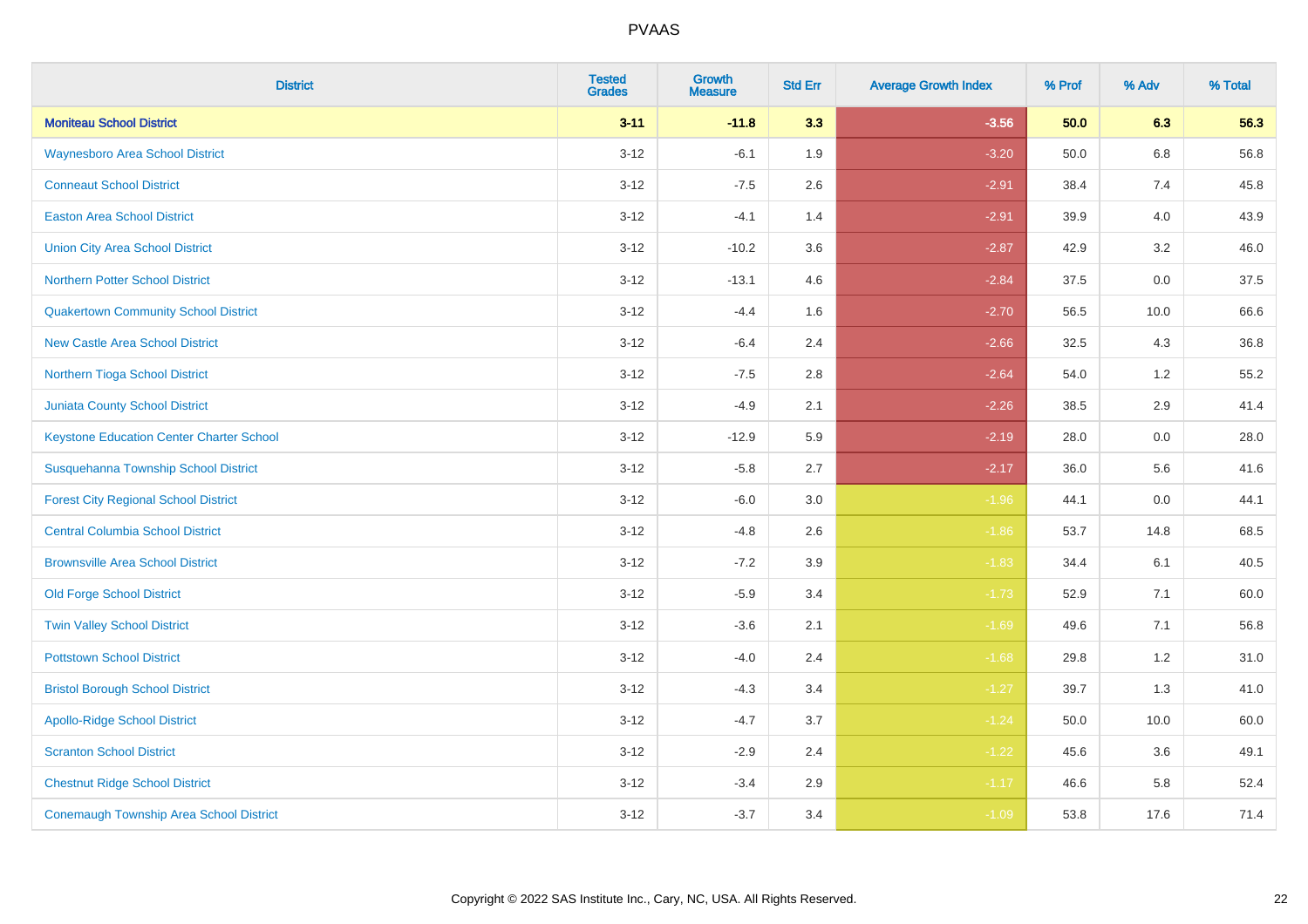| <b>District</b>                               | <b>Tested</b><br><b>Grades</b> | <b>Growth</b><br><b>Measure</b> | <b>Std Err</b> | <b>Average Growth Index</b> | % Prof | % Adv | % Total |
|-----------------------------------------------|--------------------------------|---------------------------------|----------------|-----------------------------|--------|-------|---------|
| <b>Moniteau School District</b>               | $3 - 11$                       | $-11.8$                         | 3.3            | $-3.56$                     | 50.0   | 6.3   | 56.3    |
| <b>Columbia Borough School District</b>       | $3 - 12$                       | $-3.1$                          | 3.5            | $-0.89$                     | 29.5   | 1.9   | 31.4    |
| <b>Conemaugh Valley School District</b>       | $3 - 12$                       | $-3.2$                          | 4.1            | $-0.78$                     | 48.2   | 5.6   | 53.7    |
| <b>Turkeyfoot Valley Area School District</b> | $3 - 12$                       | $-4.3$                          | 5.6            | $-0.76$                     | 22.0   | 5.1   | 27.1    |
| <b>Clarion-Limestone Area School District</b> | $3 - 12$                       | $-2.5$                          | 4.1            | $-0.60$                     | 56.8   | 6.8   | 63.6    |
| <b>Manheim Township School District</b>       | $3 - 12$                       | $-0.9$                          | 1.6            | $-0.58$                     | 53.2   | 15.5  | 68.7    |
| Elizabethtown Area School District            | $3 - 12$                       | $-0.9$                          | 1.9            | $-0.47$                     | 50.0   | 11.2  | 61.2    |
| <b>Conewago Valley School District</b>        | $3 - 12$                       | $-0.9$                          | 2.0            | $-0.45$                     | 51.7   | 9.6   | 61.3    |
| <b>Bangor Area School District</b>            | $3 - 12$                       | $-0.9$                          | 2.0            | $-0.43$                     | 44.3   | 4.7   | 49.0    |
| <b>Panther Valley School District</b>         | $3 - 12$                       | $-0.6$                          | 3.3            | $-0.19$                     | 47.9   | 4.3   | 52.1    |
| <b>Millville Area School District</b>         | $3 - 12$                       | $-0.9$                          | 4.7            | $-0.18$                     | 51.4   | 5.4   | 56.8    |
| <b>Kutztown Area School District</b>          | $3 - 12$                       | $-0.2$                          | 3.2            | $-0.05$                     | 55.4   | 13.3  | 68.7    |
| <b>Avella Area School District</b>            | $3 - 12$                       | $-0.3$                          | 4.7            | $-0.05$                     | 49.3   | 14.5  | 63.8    |
| <b>Smethport Area School District</b>         | $3 - 12$                       | 0.6                             | 3.9            | 0.15                        | 37.0   | 1.8   | 38.9    |
| <b>Wyomissing Area School District</b>        | $3 - 12$                       | 0.8                             | 2.6            | 0.33                        | 55.7   | 17.6  | 73.3    |
| <b>Tussey Mountain School District</b>        | $3 - 12$                       | 1.5                             | 3.7            | 0.40                        | 38.6   | 1.8   | 40.4    |
| <b>Newport School District</b>                | $3 - 12$                       | 1.4                             | 3.5            | 0.41                        | 51.5   | 10.3  | 61.8    |
| <b>Roberto Clemente Charter School</b>        | $3 - 12$                       | 2.2                             | 4.9            | 0.45                        | 27.5   | 5.0   | 32.5    |
| <b>Purchase Line School District</b>          | $3 - 12$                       | 1.7                             | 3.5            | 0.47                        | 43.1   | 5.4   | 48.5    |
| <b>Radnor Township School District</b>        | $3 - 12$                       | 1.0                             | 2.1            | 0.50                        | 65.0   | 23.2  | 88.2    |
| <b>Union School District</b>                  | $3 - 12$                       | 2.3                             | 4.2            | 0.54                        | 32.6   | 7.0   | 39.5    |
| <b>Camp Hill School District</b>              | $3 - 12$                       | 2.3                             | 3.0            | 0.78                        | 53.6   | 17.5  | 71.1    |
| <b>North Clarion County School District</b>   | $3 - 12$                       | 3.7                             | 4.3            | 0.85                        | 67.5   | 15.0  | 82.5    |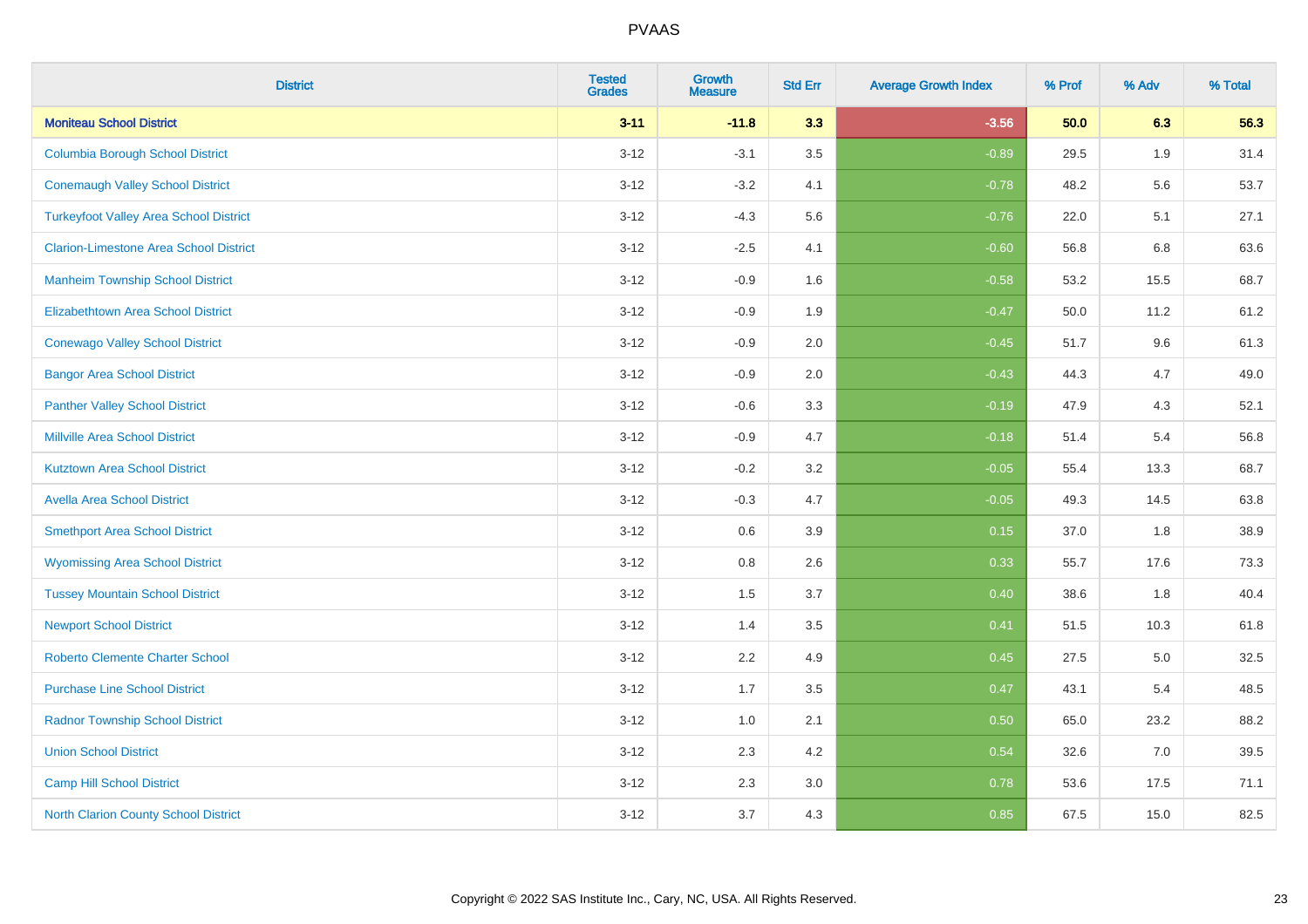| <b>District</b>                                        | <b>Tested</b><br><b>Grades</b> | <b>Growth</b><br><b>Measure</b> | <b>Std Err</b> | <b>Average Growth Index</b> | % Prof | % Adv | % Total |
|--------------------------------------------------------|--------------------------------|---------------------------------|----------------|-----------------------------|--------|-------|---------|
| <b>Moniteau School District</b>                        | $3 - 11$                       | $-11.8$                         | 3.3            | $-3.56$                     | 50.0   | 6.3   | 56.3    |
| <b>Woodland Hills School District</b>                  | $3 - 12$                       | 3.2                             | 2.6            | 1.22                        | 31.4   | 3.6   | 35.0    |
| <b>Donegal School District</b>                         | $3 - 12$                       | 3.1                             | 2.4            | 1.29                        | 60.6   | 9.1   | 69.7    |
| <b>West York Area School District</b>                  | $3 - 12$                       | 3.2                             | 2.3            | 1.38                        | 53.8   | 4.4   | 58.2    |
| <b>Loyalsock Township School District</b>              | $3 - 12$                       | 4.2                             | 2.8            | 1.47                        | 54.3   | 2.1   | 56.4    |
| <b>Hermitage School District</b>                       | $3 - 12$                       | $3.8\,$                         | 2.4            | 1.60                        | 57.5   | 9.3   | 66.8    |
| <b>Oswayo Valley School District</b>                   | $3 - 12$                       | 8.5                             | 5.0            | 1.68                        | 50.0   | 16.7  | 66.7    |
| <b>Pottsville Area School District</b>                 | $3 - 12$                       | 4.4                             | 2.3            | 1.94                        | 44.8   | 5.4   | 50.2    |
| <b>West Allegheny School District</b>                  | $3 - 12$                       | 4.0                             | 2.1            | 1.96                        | 63.1   | 15.7  | 78.8    |
| Altoona Area School District                           | $3 - 12$                       | 3.3                             | 1.6            | 1.99                        | 47.7   | 8.2   | 55.9    |
| <b>Chester Charter Scholars Academy Charter School</b> | $3 - 12$                       | 8.4                             | 4.1            | 2.03                        | 23.4   | 0.0   | 23.4    |
| <b>South Western School District</b>                   | $3 - 12$                       | 3.9                             | 1.9            | 2.08                        | 60.2   | 8.1   | 68.3    |
| <b>Grove City Area School District</b>                 | $3 - 12$                       | 5.1                             | 2.4            | 2.09                        | 36.4   | 16.5  | 52.8    |
| <b>Eastern Lancaster County School District</b>        | $3 - 12$                       | 4.5                             | 2.2            | 2.09                        | 46.3   | 11.4  | 57.6    |
| Pennsylvania Distance Learning Charter School          | $3 - 12$                       | 9.3                             | 4.2            | 2.22                        | 42.2   | 3.1   | 45.3    |
| Lincoln Leadership Academy Charter School              | $3 - 12$                       | 14.2                            | 6.4            | 2.22                        | 23.5   | 0.0   | 23.5    |
| People For People Charter School                       | $3 - 12$                       | 13.3                            | 5.5            | 2.43                        | 13.5   | 0.0   | 13.5    |
| <b>Wyalusing Area School District</b>                  | $3 - 12$                       | $8.8\,$                         | 3.3            | 2.68                        | 54.6   | 11.7  | 66.2    |
| <b>Hempfield Area School District</b>                  | $3 - 12$                       | 4.6                             | 1.6            | 2.86                        | 53.5   | 20.1  | 73.6    |
| Daniel Boone Area School District                      | $3 - 12$                       | 5.7                             | 2.0            | 2.88                        | 51.0   | 11.5  | 62.6    |
| <b>Dover Area School District</b>                      | $3-12$                         | 6.0                             | 2.1            | 2.94                        | 52.2   | 6.0   | 58.2    |
| <b>Cranberry Area School District</b>                  | $3 - 12$                       | 9.2                             | 3.0            | 3.04                        | 47.5   | 10.2  | 57.6    |
| Ambridge Area School District                          | $3 - 12$                       | 9.1                             | 2.6            | 3.46                        | 50.4   | 10.7  | 61.1    |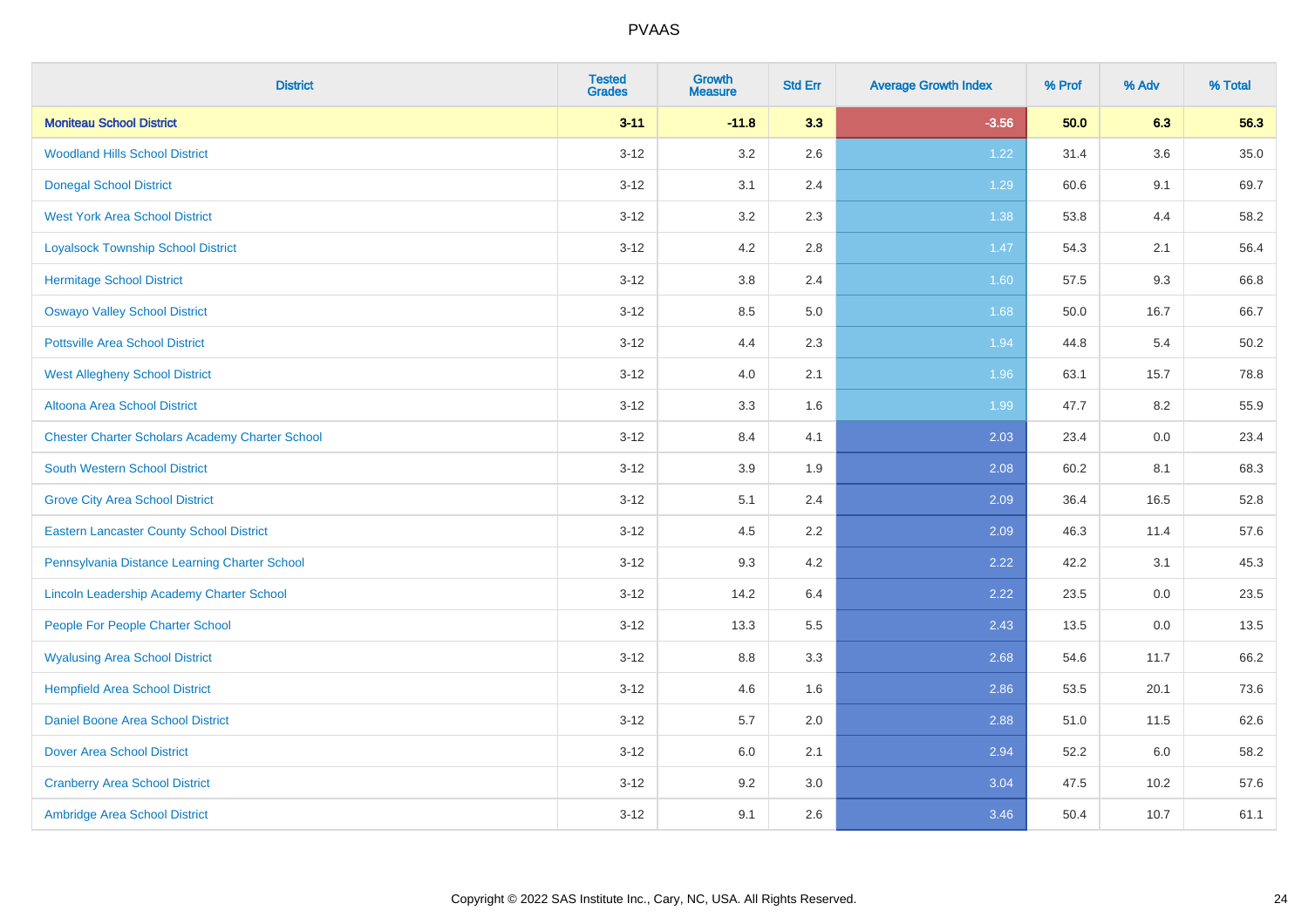| <b>District</b>                               | <b>Tested</b><br><b>Grades</b> | Growth<br><b>Measure</b> | <b>Std Err</b> | <b>Average Growth Index</b> | % Prof | % Adv | % Total |
|-----------------------------------------------|--------------------------------|--------------------------|----------------|-----------------------------|--------|-------|---------|
| <b>Moniteau School District</b>               | $3 - 11$                       | $-11.8$                  | 3.3            | $-3.56$                     | 50.0   | 6.3   | 56.3    |
| Pen Argyl Area School District                | $3 - 12$                       | 9.2                      | 2.7            | 3.46                        | 50.0   | 12.6  | 62.6    |
| Selinsgrove Area School District              | $3-12$                         | 8.3                      | 2.3            | 3.54                        | 56.8   | 10.0  | 66.8    |
| <b>West Shore School District</b>             | $3 - 12$                       | 5.0                      | 1.4            | 3.59                        | 54.2   | 9.4   | 63.6    |
| <b>Mckeesport Area School District</b>        | $3 - 12$                       | 9.0                      | 2.4            | 3.72                        | 31.0   | 4.5   | 35.5    |
| <b>Allentown City School District</b>         | $3-12$                         | 5.3                      | 1.4            | 3.88                        | 25.3   | 2.7   | 28.0    |
| <b>William Penn School District</b>           | $3 - 12$                       | 8.3                      | 2.1            | 3.99                        | 35.6   | 3.0   | 38.7    |
| <b>Greater Nanticoke Area School District</b> | $3 - 12$                       | 11.2                     | 2.8            | 4.01                        | 38.0   | 12.4  | 50.4    |
| <b>Montoursville Area School District</b>     | $3-12$                         | 10.8                     | 2.5            | 4.24                        | 44.6   | 20.1  | 64.8    |
| Pocono Mountain School District               | $3 - 12$                       | $6.8\,$                  | 1.5            | 4.62                        | 45.8   | 5.0   | 50.7    |
| <b>Upper Darby School District</b>            | $3-12$                         | 6.9                      | 1.5            | 4.62                        | 45.0   | 6.7   | 51.7    |
| Penns Valley Area School District             | $3-12$                         | 14.0                     | 2.9            | 4.80                        | 41.9   | 23.1  | 65.0    |
| <b>Wilson School District</b>                 | $3 - 12$                       | 8.8                      | 1.5            | 5.96                        | 52.6   | 14.6  | 67.2    |
| <b>Ridley School District</b>                 | $3-12$                         | 10.0                     | 1.6            | 6.10                        | 45.6   | 8.2   | 53.8    |
| <b>Central York School District</b>           | $3-12$                         | 12.3                     | 1.7            | 7.20                        | 55.5   | 11.5  | 67.0    |
| <b>Tyrone Area School District</b>            | $3 - 12$                       | 19.7                     | 2.5            | 7.87                        | 60.4   | 16.7  | 77.1    |
| <b>Upper Dublin School District</b>           | $3 - 12$                       | 15.4                     | 1.8            | 8.53                        | 60.8   | 24.8  | 85.6    |
| Philadelphia City School District             | $3-12$                         | 7.5                      | 0.6            | 12.64                       | 38.4   | 7.0   | 45.4    |
| <b>Cumberland Valley School District</b>      | $3 - 12$                       | 18.5                     | 1.3            | 14.64                       | 60.7   | 23.4  | 84.1    |
| Esperanza Academy Charter School              | $4 - 11$                       | 4.0                      | 2.5            | 1.61                        | 32.4   | 0.7   | 33.1    |
| Mastery Charter School - Pickett Campus       | $6 - 10$                       | 5.6                      | 5.7            | 1.00                        | 27.8   | 0.0   | 27.8    |
| <b>Innovative Arts Academy Charter School</b> | $6 - 11$                       | $-9.1$                   | 3.7            | $-2.44$                     | 9.5    | 0.0   | 9.5     |
| La Academia Partnership Charter School        | $6 - 11$                       | $-11.0$                  | 4.7            | $-2.34$                     | 6.8    | 0.0   | 6.8     |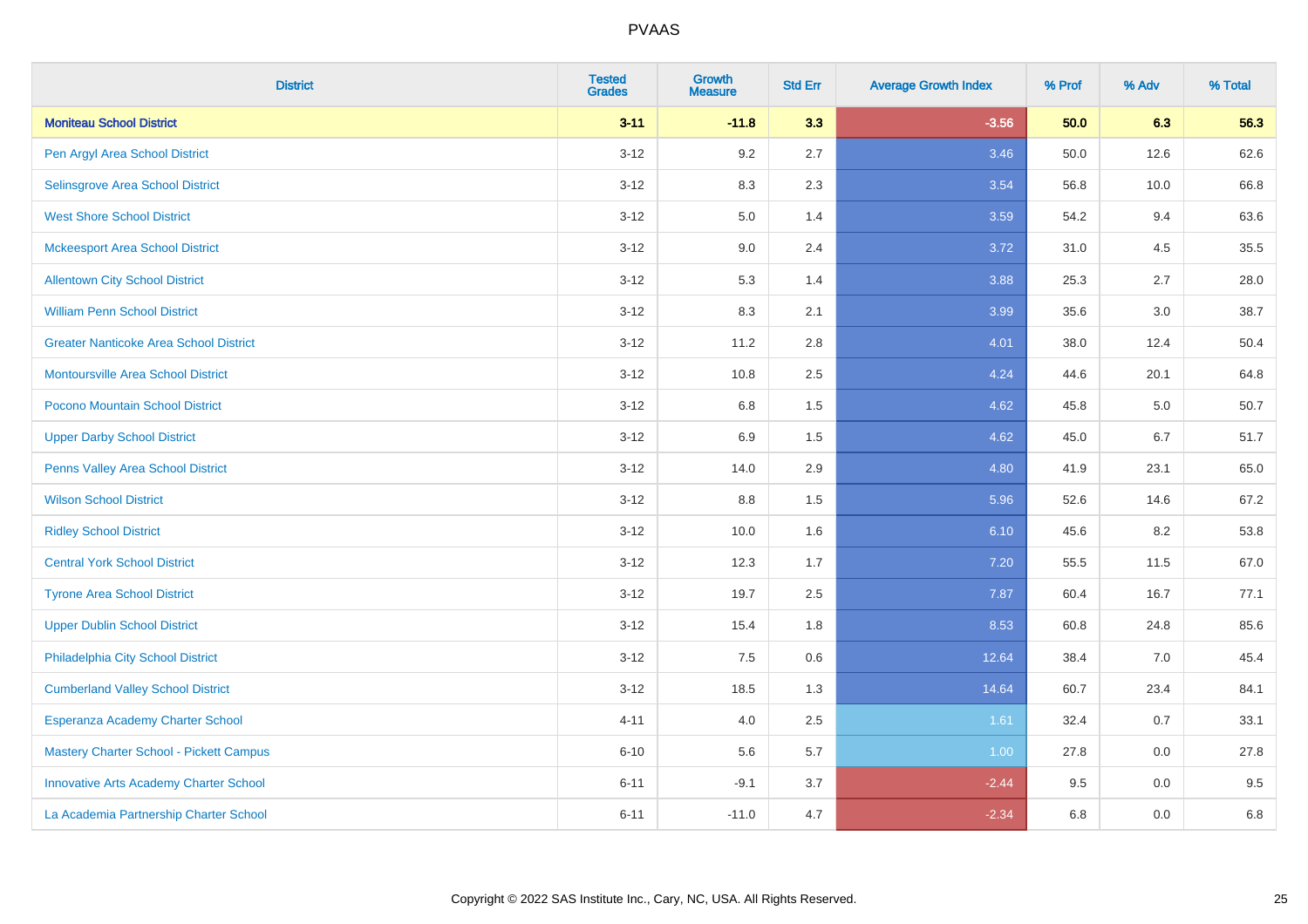| <b>District</b>                                                       | <b>Tested</b><br><b>Grades</b> | Growth<br><b>Measure</b> | <b>Std Err</b> | <b>Average Growth Index</b> | % Prof | % Adv | % Total |
|-----------------------------------------------------------------------|--------------------------------|--------------------------|----------------|-----------------------------|--------|-------|---------|
| <b>Moniteau School District</b>                                       | $3 - 11$                       | $-11.8$                  | 3.3            | $-3.56$                     | 50.0   | 6.3   | 56.3    |
| Perseus House Charter School Of Excellence                            | $6 - 11$                       | $-5.2$                   | 3.0            | $-1.72$                     | 16.5   | 0.0   | 16.5    |
| Urban Pathways 6-12 Charter School                                    | $6 - 11$                       | 4.8                      | 6.4            | 0.75                        | 28.6   | 0.0   | 28.6    |
| Center For Student Learning Charter School At Pennsbury               | $6 - 12$                       | $-2.9$                   | 6.1            | $-0.47$                     | 42.9   | 0.0   | 42.9    |
| Dr Robert Ketterer Charter School Inc                                 | $6 - 12$                       | 10.1                     | 5.0            | 2.04                        | 14.9   | 0.4   | 15.3    |
| 21st Century Cyber Charter School                                     | $6 - 12$                       | 5.7                      | 2.3            | 2.50                        | 56.7   | 8.3   | 65.0    |
| Mastery Charter School - Gratz Campus                                 | $7 - 10$                       | $-23.9$                  | 4.5            | $-5.29$                     | 2.9    | 0.0   | 2.9     |
| Mastery Charter School - Shoemaker Campus                             | $7 - 10$                       | 4.1                      | 3.0            | 1.34                        | 20.9   | 3.3   | 24.2    |
| <b>Achievement House Charter School</b>                               | $7 - 11$                       | $-0.7$                   | 4.0            | $-0.17$                     | 32.5   | 2.6   | 35.1    |
| <b>Mastery Charter High School-Lenfest Campus</b>                     | $7 - 11$                       | 2.5                      | 5.7            | 0.43                        | 40.0   | 0.0   | 40.0    |
| <b>Lincoln Park Performing Arts Charter School</b>                    | $7 - 11$                       | 3.6                      | 2.5            | 1.42                        | 59.6   | 14.7  | 74.3    |
| The New Academy Charter School                                        | $8 - 11$                       | $-10.4$                  | 5.2            | $-2.00$                     | 0.0    | 0.0   | 0.0     |
| <b>West Side CTC</b>                                                  | $9 - 10$                       | $-37.4$                  | 4.3            | $-8.64$                     | 8.8    | 0.0   | 8.8     |
| <b>Bucks County Technical High School</b>                             | $9 - 10$                       | $-12.0$                  | 2.5            | $-4.84$                     | 35.9   | 3.2   | 39.2    |
| <b>Columbia-Montour AVTS</b>                                          | $9 - 10$                       | $-12.5$                  | 3.0            | $-4.16$                     | 22.3   | 0.6   | 22.9    |
| Preparatory Charter School Of Mathematics, Science, Tech, And Careers | $9 - 10$                       | $-4.0$                   | 2.5            | $-1.59$                     | 15.0   | 0.0   | 15.0    |
| <b>Westinghouse Arts Academy Charter School</b>                       | $9 - 10$                       | $-0.7$                   | 3.6            | $-0.19$                     | 59.2   | 8.4   | 67.6    |
| <b>KIPP Dubois Charter School</b>                                     | $9 - 10$                       | 4.7                      | 3.3            | 1.40                        | 31.0   | 1.4   | 32.4    |
| Lehigh Valley Charter High School For The Arts                        | $9 - 10$                       | 7.3                      | 2.6            | 2.82                        | 62.3   | 18.2  | 80.5    |
| <b>Dauphin County Technical School</b>                                | $9 - 11$                       | $-45.5$                  | 2.6            | $-17.72$                    | 14.4   | 2.5   | 16.9    |
| Jefferson County-Dubois AVTS                                          | $9 - 11$                       | $-16.2$                  | 3.9            | $-4.16$                     | 23.0   | 0.0   | 23.0    |
| <b>Universal Audenried Charter School</b>                             | $9 - 11$                       | $-5.8$                   | 2.4            | $-2.40$                     | 14.6   | 0.0   | 14.6    |
| <b>Carbon Career &amp; Technical Institute</b>                        | $9 - 11$                       | $-5.7$                   | 3.6            | $-1.59$                     | 34.5   | 1.2   | 35.7    |